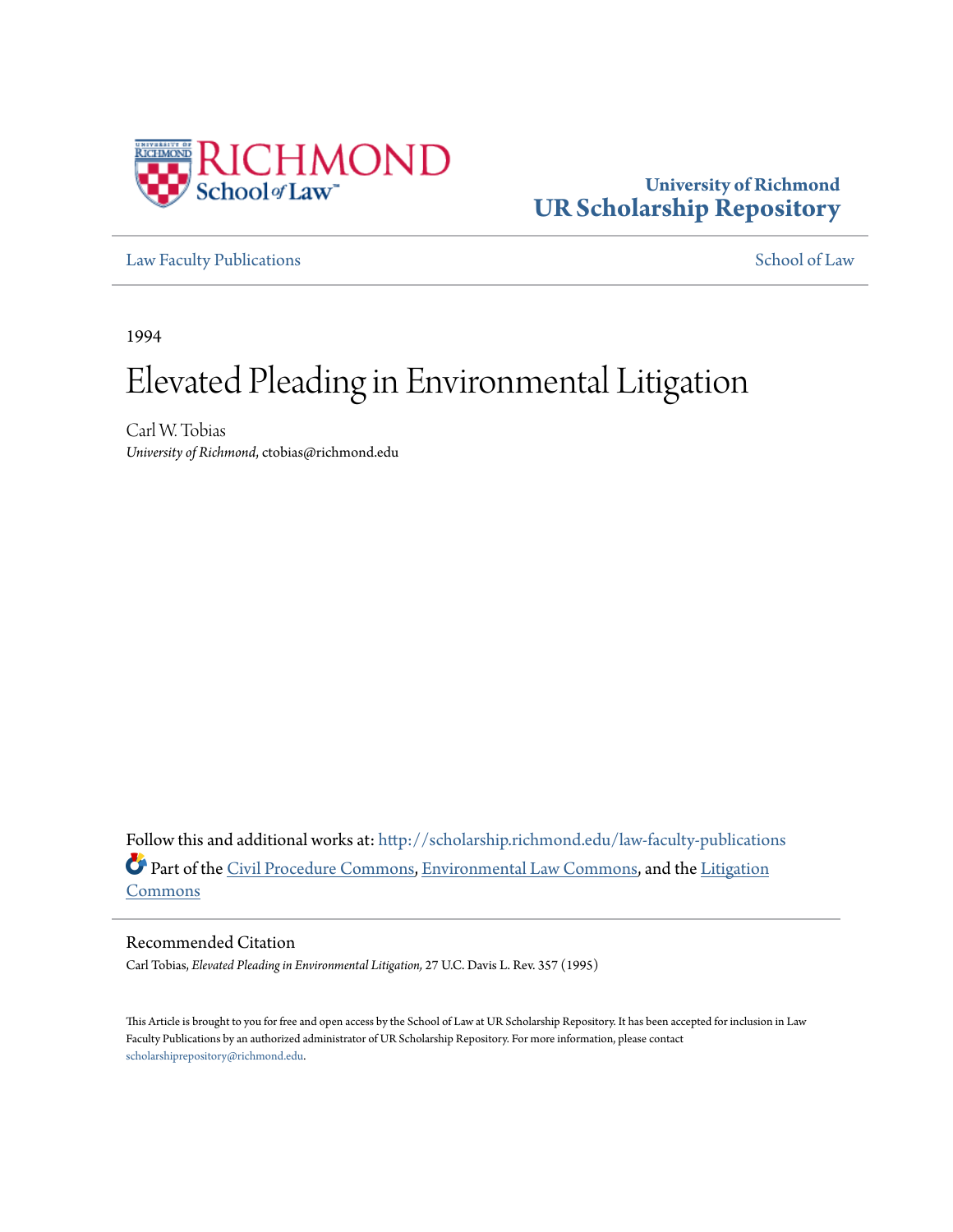# **Elevated Pleading in Environmental Litigation**

*Carl* W. *Tobias\** 

# TABLE OF CONTENTS

|  |                                                  |                                                          | 358 |
|--|--------------------------------------------------|----------------------------------------------------------|-----|
|  | I. ORIGINS AND DEVELOPMENT OF ELEVATED PLEADING  |                                                          | 359 |
|  |                                                  | A. The Adoption of Rule 8 and the Imposition of Elevated |     |
|  |                                                  | Pleading in Civil Rights Cases                           | 359 |
|  |                                                  | B. Elevated Pleading in Areas Other Than Environmental   |     |
|  |                                                  |                                                          | 360 |
|  |                                                  | C. Elevated Pleading in Environmental Cases              | 361 |
|  |                                                  |                                                          | 361 |
|  |                                                  | 2. Additional Relevant Cases                             | 364 |
|  |                                                  | a. Cases Imposing Elevated Pleading                      | 364 |
|  |                                                  | b. Cases Rejecting Elevated Pleading                     | 365 |
|  | II. ANALYSIS OF LEATHERMAN                       |                                                          | 367 |
|  |                                                  |                                                          | 367 |
|  |                                                  | B. Applicability of Leatherman to Environmental Cases    | 372 |
|  | III. IMPLICATIONS OF LEATHERMAN'S APPLICATION TO |                                                          |     |
|  |                                                  | ENVIRONMENTAL CASES                                      | 373 |
|  |                                                  |                                                          | 374 |
|  |                                                  |                                                          |     |

<sup>\*</sup> Professor of Law, University of Montana. I wish to thank Beth Brennan, James Conwell and Peggy Sanner for valuable suggestions, Cecelia Palmer and Charlotte Wilmerton for processing this piece, and the Harris Trust for generous, continuing support. Errors that remain are mine.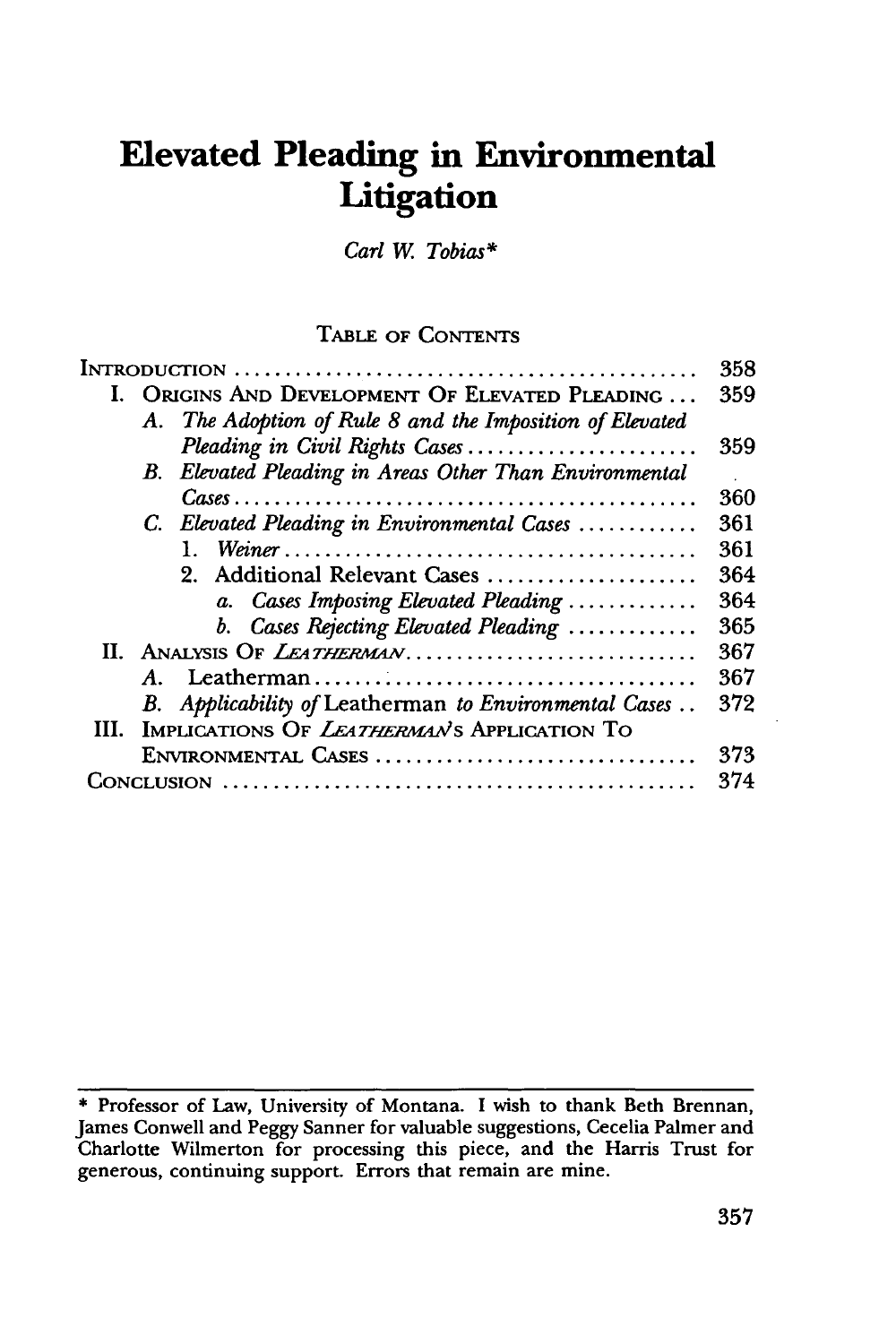#### **INTRODUCTION**

The recent United States Supreme Court opinion in *Leatherman v. Tarrant County Narcotics Intelligence and Coordination Unit1* is critical to parties and attorneys who participate in environmental litigation. *Leatherman* proscribed the imposition of pleading requirements that are stricter than those ordinarily applied under Federal Rule of Civil Procedure 8(a). Such heightened pleading requirements compel plaintiffs to plead more facts, and courts can dismiss claims that fall short of the mark.

The *Leatherman* court considered civil rights actions alleging that municipalities are liable under 42 U.S.C. § 1983.<sup>2</sup> Although *Leatherman* might seem of limited relevance to environmental lawsuits, its holding and reasoning appear sufficiently broad to encompass environmental litigation.<sup>3</sup> Numerous federal circuit and district courts have recently required that plaintiffs plead with particularity in environmental actions, principally cases pursued under the Comprehensive Environmental Response Compensation and Liability Act (CERCLA).<sup>4</sup> Leatherman may prohibit elevated pleading in environmental litigation. This article analyzes whether the Supreme Court has proscribed heightened pleading in environmental lawsuits in *Leatherman* and the consequences of that prohibition.

Part I examines the origins and development of elevated pleading requirements in certain types of cases. This Part considers the rise of heightened pleading in civil rights actions and its extension to environmental suits, emphasizing the leading case of *Cash Energy v.*  Weiner.<sup>5</sup> Part II evaluates the Supreme Court's opinion in *Leatherman* and finds that the decision is expansive enough to include environmental actions. The final Part assesses *Leatherman's*  implications for environmental litigation.

<sup>&</sup>lt;sup>1</sup> 113 S. Ct. 1160 (1993).

<sup>2</sup>*Id.* at 1161. *Leatherman* has been applied by courts in subsequent environmental cases. *See* Warwick Admin. Group v. Avon Products, 820 F. Supp. 116, 120 (S.D.N.Y. 1993) (refusing to apply heightened pleading standards in CERCLA case). In an unreported opinion, another court applied *Leatherman* to defeat a heightened pleading request in a case seeking recovery for hazardous waste cleanup costs. PMC, Inc. v. Sherwin-Williams, No. 93-C-1379, 1993 U.S. Dist. LEXIS 9286, at \*9 (N.D. Ill. July 7, 1993).

<sup>3</sup>*See WmwickAdmin. Group,* 820 F. Supp. at 120; *PMC,* 1993 U.S. Dist. LEXIS 9286, at \*9.

<sup>4</sup>42 U.S.C. §§ 9601-9675 (Supp. 1990).

<sup>5 768</sup> F. Supp. 892 (D. Mass. 1991).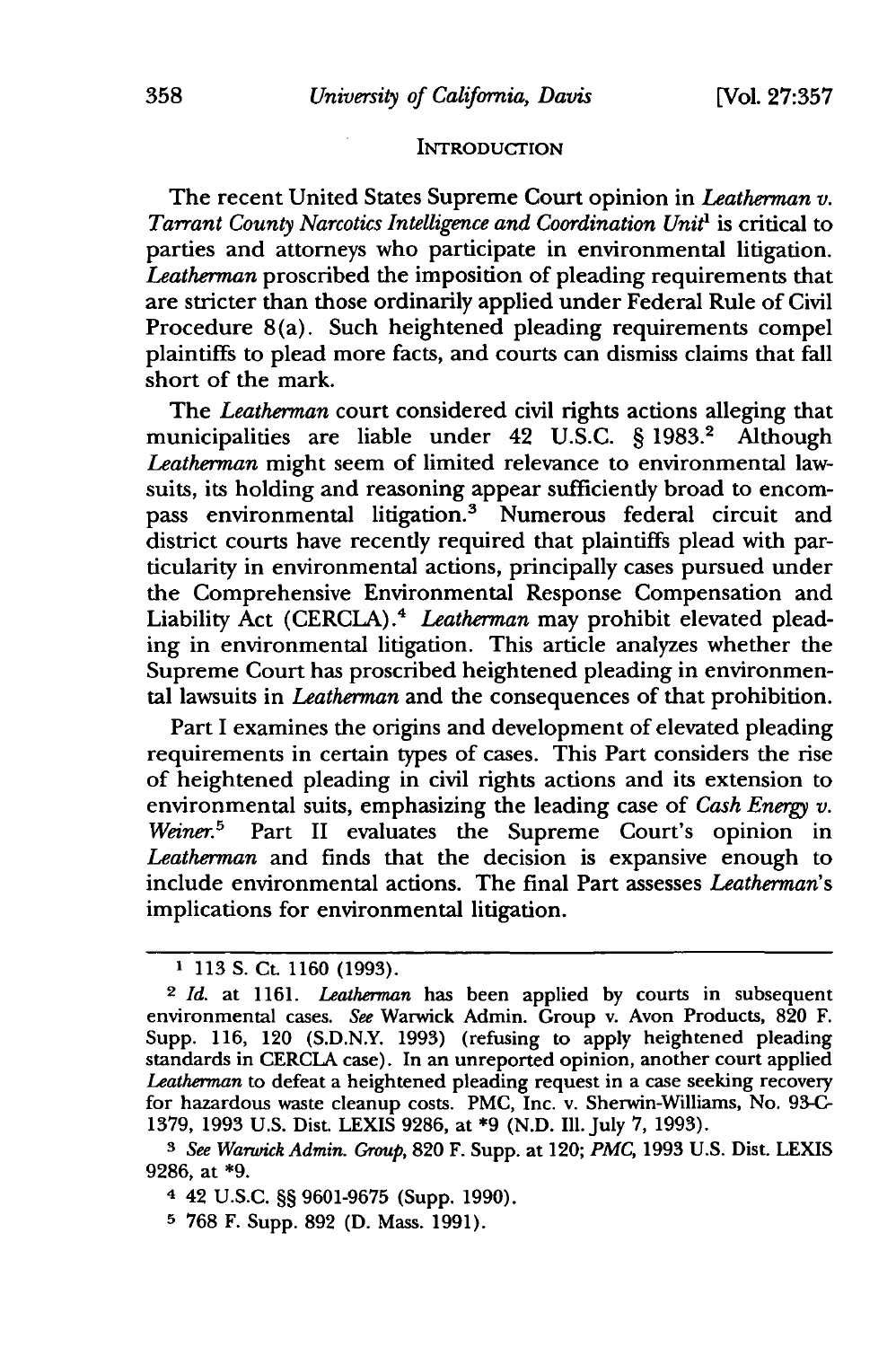#### I. ORIGINS AND DEVELOPMENT OF ELEVATED PLEADING

# A. The Adoption of Rule 8 and the Imposition of Elevated Pleading in *Civil Rights Cases*

Federal Rule of Civil Procedure 8, which governs pleading, requires that a plaintiff submit a "short and plain statement of the claim showing that the pleader is entitled to relief."<sup>6</sup> The members of the Advisory Committee on the Civil Rules that suggested this Rule in 1938 intended the rule to clarify and simplify prior common law and code pleading while deemphasizing the importance of the pleadings. 7 During the mid-1950s, the Civil Rules Committee refused to implement recommendations of judges in the Ninth Circuit that would have revived earlier forms of pleading. No substantive recommendations for change in pleading have been adopted.<sup>8</sup>

The Supreme Court subscribed to the flexible, liberal pleading system incorporated in the Federal Rules, stating in *Conley v. Gibson* that a "[c]omplaint should not be dismissed for failure to state a claim unless it appears beyond doubt that the plaintiff can prove no set of facts in support of his claim which would entitle him to relief."<sup>9</sup> The Court, therefore, repudiated fact pleading and adopted notice pleading. The Court stated that the Rules required only "a short and plain statement of the claim" to give the defendant fair notice of the plaintiff's claim and its grounds.<sup>10</sup>

Although the Supreme Court opinion in *Conley* might have seemed to sound the death knell for pleading practice, defendants persisted in filing motions to dismiss and judges continued granting them.<sup>11</sup> Since the 1970s, many judges have demanded stricter pleading of plaintiffs bringing specific types of suits. The preemi-

7 *See* Marcus, *supra* note 6, at 439-40; David M. Roberts, *Fact P/.eading, Notice Pleading and Standing, 65 CORNELL L. REV. 390, 396 (1980).* 

s *See* Marcus, *supra* note 6, at 445; Stephen N. Subrin, *How Equity Conquered Common Law: The Federal Rules of Civil Procedure in Historical Perspective, 135 U.* PA. L. REv. 909, 983-84 (1987).

<sup>9</sup>Conley v. Gibson, 355 U.S. 41, 45-46 (1957) (citations omitted).

IO *Id.* at 47. *See generally* Marcus, *supra* note 6, at 442-46 (discussing encouragement of flexible pleading practices by federal courts).

I I *See* Marcus, *supra* note 6, at 434.

<sup>&</sup>lt;sup>6</sup> FED. R. CIV. P. 8(a). If plaintiff's complaint does not satisfy Rule 8, defendant can file a motion to dismiss under Rule 12(b) (6). I rely substantially in this subsection on Richard L. Marcus, *The Revival of Fact Pleading Under the* Federal Rules of Civil Procedure, 86 COLUM. L. REV. 433 (1986); Carl Tobias, Public Law Litigation and the Federal Rules of Civil Procedure, 74 CORNELL L. REV. 270, 296-301 (1989).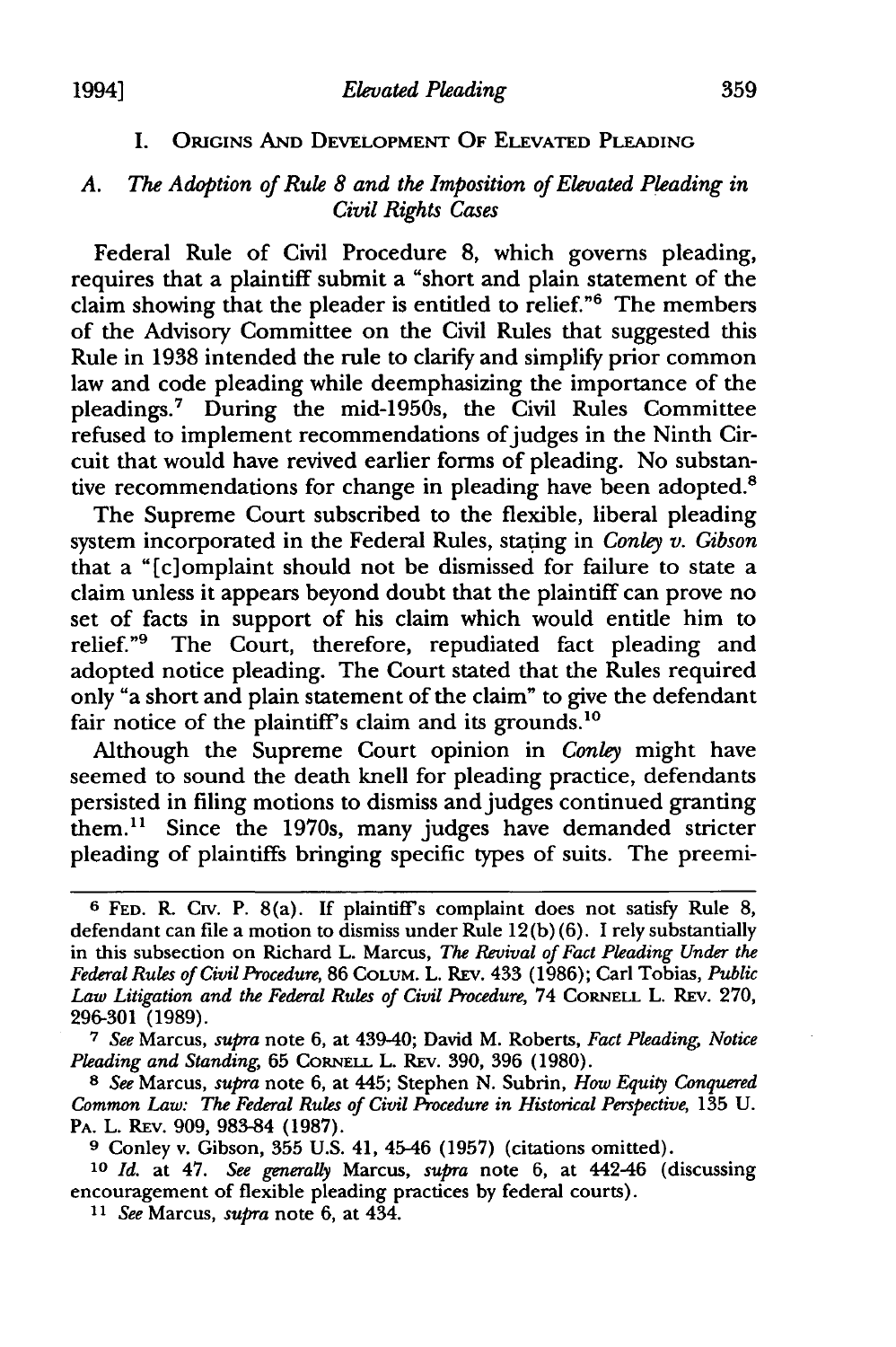nent examples are civil rights cases. As early as 1984, the United States Court of Appeals for the District of Columbia Circuit proclaimed that all of the circuit courts had "articulated a requirement of particularity in pleading for civil rights complaints." $1^{\frac{1}{2}}$  Courts' requirements differ substantially, especially in the specificity demanded.<sup>13</sup>

## *B. Elevated Pkading in Areas Other than Environmental Cases*

Federal courts have required heightened pleading primarily in civil rights cases.14 Nonetheless, judges have recently extended the concept to other substantive areas, for two major reasons. First, the escalating expense of litigation has made the threat of false claims or defenses powerful weapons of intimidation, increasing the temptation to invoke them. 15 Second, judges have been concerned that additional frivolous claims or defenses impair the system-wide quality of justice, particularly in light of the litigation explosion. <sup>16</sup> Important fields in which judges have expanded heightened pleading include securities, Racketeer Influenced and Corrupt Organizations Act (RICO), Federal Torts Claims Act, and antitrust litigation.<sup>17</sup>

14 *See* Cash Energy v. Weiner, 768 F. Supp. 892, 898 (D. Mass. 1991). *See generally* Douglas A. Blaze, *Presumed Frivolous: Application of Stringent Pl.eading Requirements in Civil Rights Litigation,* 31 WM. & MARY L. REv. 935 (1990) (analyzing heightened pleading requirements for civil rights actions); Tobias, *supra* note 6, at 297-301 (discussing heightened pleading requirement, its effect on civil rights litigants); C. Keith Wingate, *A Special Pleading Rule for Civil Rights Complaints: A Step Forward or a Step Back?,* 49 Mo. L. REv. 677 (1984) (discussing imposition of stricter pleading requirements for civil rights cases).

15 *See Weiner,* 768 F. Supp. at 898; *accord* United States v. Pole No. 3172, 852 F.2d 636, 638 (1st Cir. 1988); Ross v. A.H. Robins Co., 607 F.2d 545, 557 (2d Cir. 1979), *cert. denied,* 466 U.S. 946 (1980).

16 *Weiner,* 768 F. Supp. at 898; *accord* Sutliff Inc. v. Donovan Co., 727 F.2d 648, 654 (7th Cir. 1984).

17 *Weiner,* 768 F. Supp. at 898-99 (discussing other areas and relevant cases). *See generally* Marcus, *supra* note 6, at 439; Tobias, *supra* note 6, at 296-301.

<sup>12</sup> Hobson v. Wilson, 737 F.2d 1, 30 (D.C. Cir. 1984), *cert. denied,* 470 U.S. 1084 (1985); *accord* Elliott v. Perez, 751F.2d1472, 1479 (5th Cir. 1985).

<sup>&</sup>lt;sup>13</sup> The majority and specially concurring opinions of Judge Goldberg in Leatherman v. Tarrant County Narcotics Intelligence and Coordination Unit, 954 F.2d 1054, 1055, 1058 (5th Cir. 1992), review much relevant case law. Two circuits seem to have opposed heightened pleading. *See* Elliott v. Thomas, 937 F.2d 338, 345 (7th Cir. 1991), *cert. denied,* 112 S. Ct. 1242 (1992); Karim-Panahi v. Los Angeles Police Dep't, 839 F.2d 621, 624 (9th Cir. 1988). *But see* Branch v. Tunnell, 937 F.2d 1382, 1386 (9th Cir. 1991).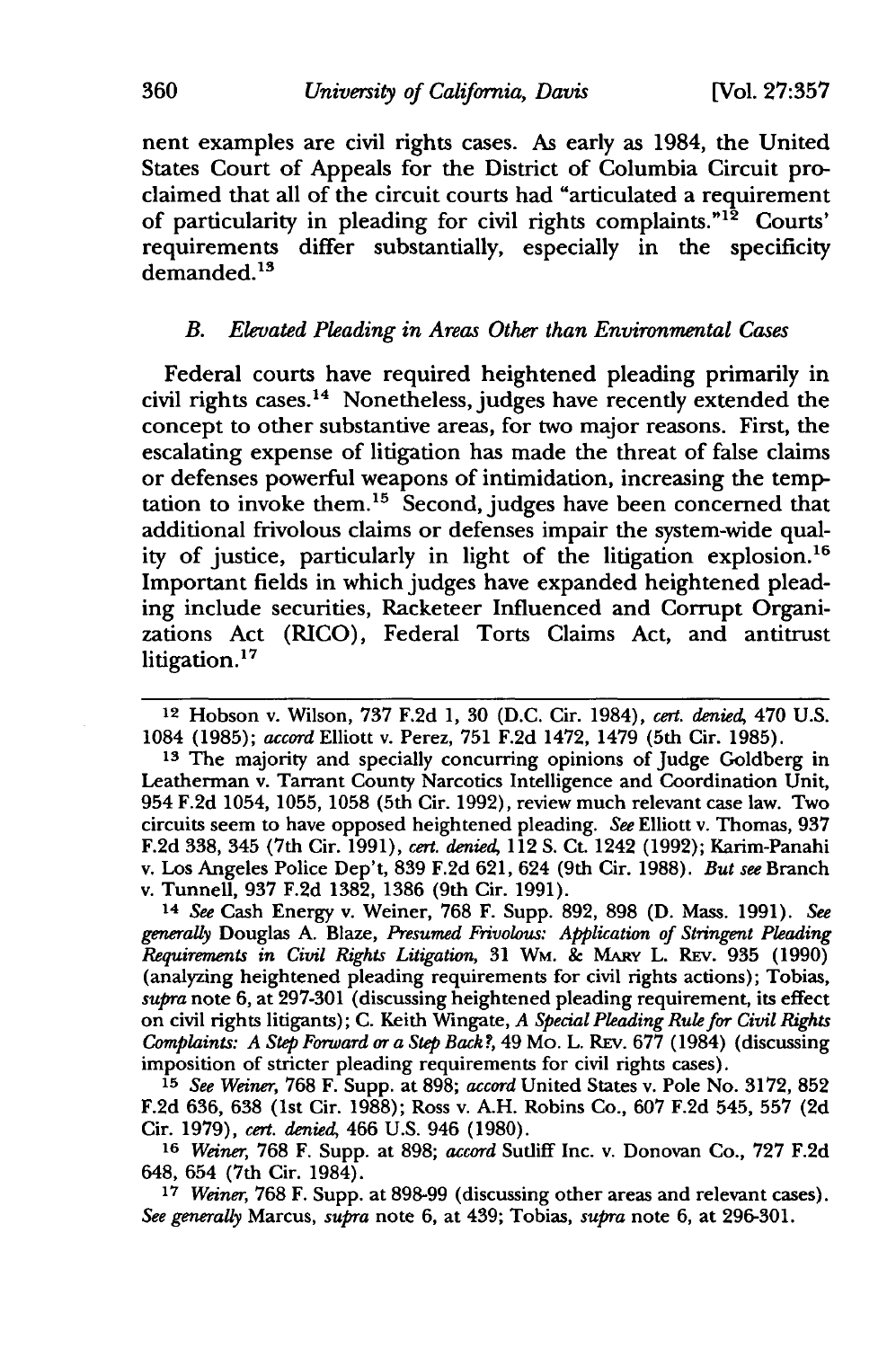#### C. *El£vated Pleading in Environmental Cases*

#### 1. *Weiner*

Since the 1980s, many federal judges have imposed elevated pleading in environmental cases, most of which involved CERClA. <sup>18</sup> *Cash Energy v. Weiner* is important, because Judge Robert E. Keeton, its author, comprehensively treated numerous relevant issues. Keeton then served as Chair of the Committee on Rules of Practice and Procedure (Standing Committee) of the Judicial Conference, which has substantial responsibility for revision of all Federal Rules.<sup>19</sup> Given *Weiner's* thorough analysis and its author's role in the civil procedure area, a close examination of the decision enhances understanding of the issues posed by heightened pleading requirements.

Judge Keeton in *Weiner* fully reviewed the pertinent history of the requirement that plaintiffs plead with particularity.20 Judge Keeton first acknowledged the flexible, liberal pleading regime created in the original 1938 Rules. He recognized that the Supreme Court had stamped its imprimatur on this system and on notice pleading in *Conle*y.<sup>21</sup> Judge Keeton observed, however, that even the Federal Rules sow the "seeds of a countervailing tendency. "22 He specifically invoked Rule 9(b), which expressly requires particularized pleading in cases involving fraud and mistake; Rule  $8(f)$ , which provides that pleadings are to be interpreted to promote substantial justice; and

20 *See Weiner,* 768 F. Supp. at 897-99; *see also supra* notes 6-13 and accompanying text (similar history).

<sup>21</sup>*Weiner,* 768 F. Supp. at 897 (citing Conley v. Gibson, 355 U.S. 41 (1957) ); *see also supra* notes 9-10 and accompanying text (similar history).

<sup>18</sup> A few of the cases involved other environmental statutes, such as the Resource Conservation and Recovery Act, 42 U.S.C. §§ 6901-6992 (1988). *See, e.g.,* McGregor v. Industrial Excess Landfill, 856 F.2d 39, 43 (6th Cir. 1988); Supporters to Oppose Pollution v. Heritage Group, 760 F. Supp. 1338, 1340 (N.D. Ind. 1991), *aff'd,* 973 F.2d 1320 (7th Cir. 1992).

<sup>19</sup> *See Weiner,* 768 F. Supp. at 897-900. The Standing Committee is a thirteen-member body comprised of federal judges, law professors, and practitioners, which Congress has authorized to study the Federal Rules and to formulate proposals for change as needed. *See* 28 U.S.C. § 2073 (Supp. 1993). *See generally* Harold S. Lewis, Jr., *The Excessive History of Federal Rul.e 15(c) and Its*  Lessons for Civil Rules Revision, 85 MICH. L. REV. 1507 (1987) (discussing rule revision entities); Linda S. Mullenix, *Hope Over Experience: Mandatory Informal Discovery and the Politics of Rulemaking,* 69 N.C. L. REV. 795, 797 n.2 (1991) (citing sources that discuss composition and role of Advisory Committee).

<sup>22</sup> *Weiner,* 768 F. Supp. at 897.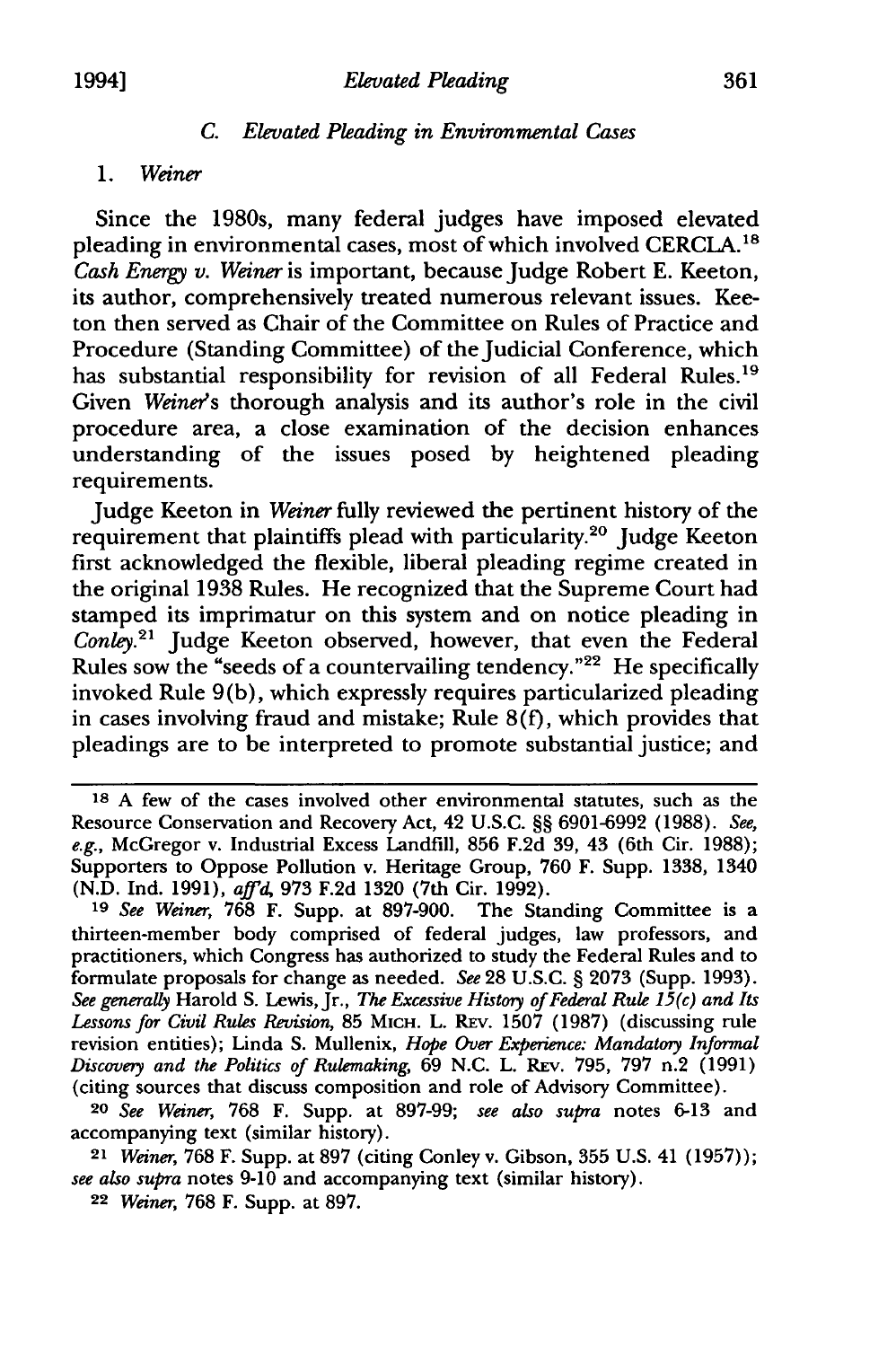Rule 12(e), which prescribes motions for more definite statements and the possibility of striking deficient pleadings.<sup>23</sup>

Judge Keeton remarked that courts needed the elevated requirements for pleading fraud under Rule 9(b) to help prevent abuse of legal processes. 24 Moreover, courts have extended this exception for fraud to similar statutory causes of action because analogous considerations apply.<sup>25</sup> Courts have also created new exceptions in fields that present compelling reasons for elevated pleading. Finally, Keeton stated that courts demand particularity in pleading to promote substantial justice and to address due process concerns over a plaintiff's request for a drastic remedy.<sup>26</sup>

Judge Keeton in *Weiner* explained that the imposition of heightened pleading in civil rights cases was a response to litigants filing unfounded claims.<sup>27</sup> He found that courts have increasingly required particularity because of fears about false claims and defenses and the threat that frivolous litigation poses for the federal court system.<sup>28</sup> He also observed that these concerns had fostered the 1983 amendments to Rules 11 and 26 that place enhanced responsibilities upon lawyers and parties for the representations that they make in pleadings and in discovery papers.<sup>29</sup>

Judge Keeton summarized this history by stating that the pleading strictures have become less forgiving, that judges have demanded particularity more frequently, and that courts have permitted reduced discovery before requiring that pleaders allege sufficient facts to "support a claim on which relief can be granted or a defense

<sup>28</sup>*Weiner,* 768 F. Supp. at 898; *see also supra* notes 15-16 and accompanying text.

<sup>23</sup> *Id.; see also* FED. R Crv. P. 9(b), 8(£), 12(e).

<sup>24</sup> Weiner, 768 F. Supp. at 897.

<sup>25</sup> *Id.; see also* id. at 898-99 (citing securities, RICO, and labor litigation and relevant case authority). *See generally* Marcus, *supra* note 6, at 450-55 (noting heightened pleading requirements for conspiracy allegations).

<sup>26</sup> *Weiner,* 768 F. Supp. at 898-99; *accurd* United States v. Pole No. 3172, 852 F.2d 636, 638 (1st Cir. 1988); *see also supra* note 23 and accompanying text (discussing promoting substantial justice).

<sup>27</sup> *Weiner,* 768 F. Supp. at 897-98. *But see* Rotolo v. Borough of Charleroi, 532 F.2d 920, 925, 927 (3d Cir. 1976) (Gibbons,]., dissenting); Wingate, *supra*  note 14, at 688.

<sup>&</sup>lt;sup>29</sup> See Weiner, 768 F. Supp. at 899. See generally Carl Tobias, Rule 11 and Civil *Rights Litigation, 37 BuFF. L. REV. 485 (1988-89) [hereafter Tobias, Rule 11]* (criticizing chilling effect of Rule 11 on civil rights litigation); Carl Tobias, *Judicial Discretion and the 1983 Amendments to the Federal Civil Rules, 43 RUTGERS* L. REv. 933, 940-42, 946-48 (1991) [hereafter Tobias, *Discretion]* (discussing how Rules 11 and 26 disadvantage civil rights litigants).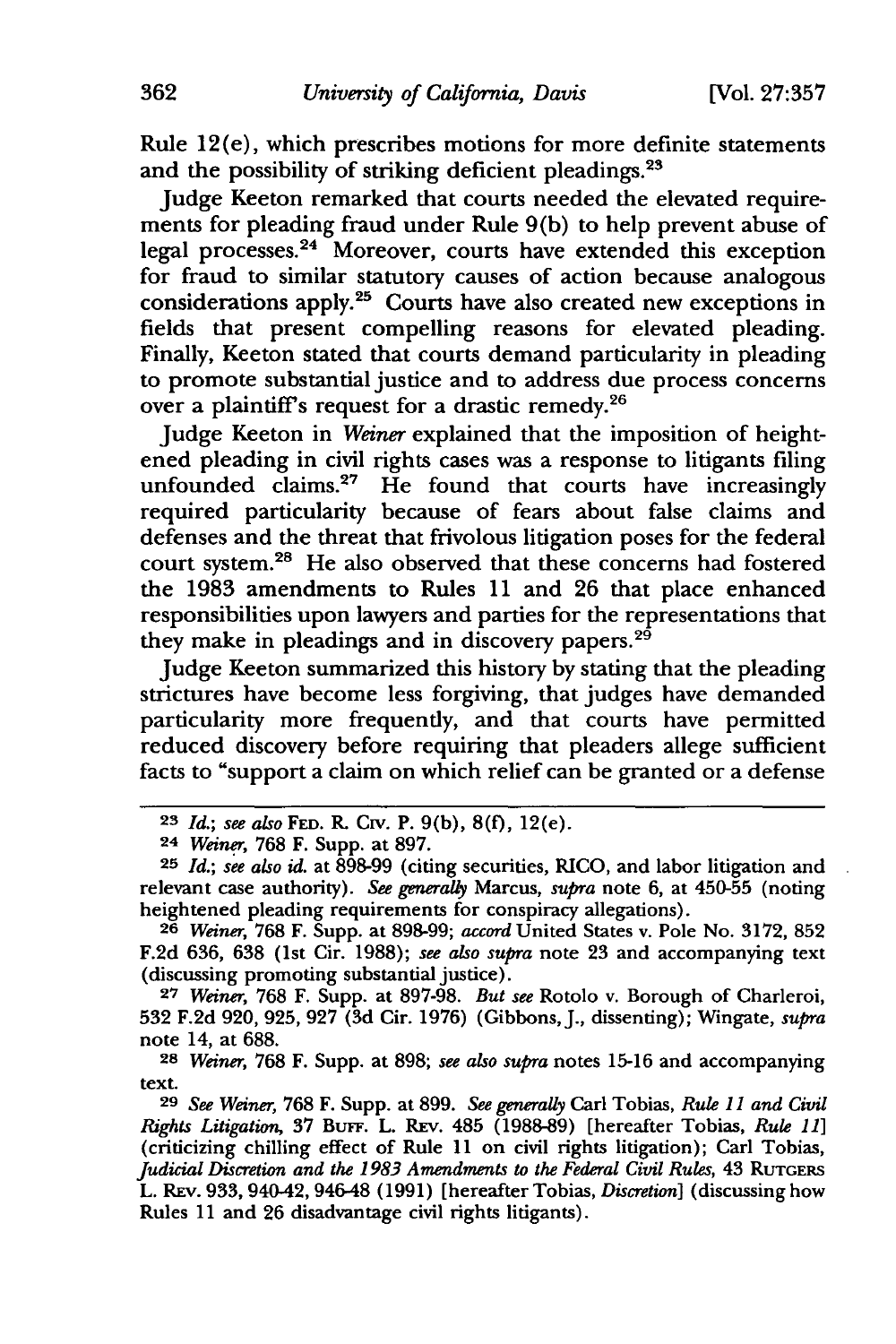on which judgment can be entered."<sup>30</sup> Judge Keeton candidly acknowledged the danger that this trend could be extended too far, and recognized the need to strike an appropriate balance among the various relevant interests.<sup>31</sup> He contended that an elevated standard should thwart frivolous allegations while providing parties access to the information they need to prove their cases.<sup>32</sup>

In a concluding paragraph, Judge Keeton asked whether CERCLA was another field in which courts would demand heightened pleading. 33 Keeton observed that CERCLA was difficult to analogize to fraud. Even so, he stated that CERCLA implicates numerous factors that prompt judges to require stricter pleading in cases other than fraud.<sup>34</sup> The most significant factor for Judge Keeton was the great expense of defending against a non-meritorious claim. He argued that particularized pleading would limit meritless claims.35 Keeton, therefore, found it reasonable to predict that higher courts would extend elevated pleading requirements to CERCLA litigation, and would apply certain ameliorating factors to protect plaintiffs who need discovery. 36

The principal difficulty with the *Weiner* opinion is that Judge Keeton premised his decision almost exclusively on public policy considerations relevant to the litigation explosion, abuses of the litigation process, and litigation costs.<sup>37</sup> The opinion did not allude to other policy factors, namely clear congressional intent to clean up the

<sup>30</sup> *Weiner,* 768 F. Supp. at 899-900. *See generally* Tobias, *Ruk 11, supra* note 29, at 495-98 (discussing judicial application of Rule 11 in civil rights cases, procedural difficulties civil rights litigants confront).

<sup>31</sup> *Weiner,* 768 F. Supp. at 900; *see also* New England Data Services v. Becher, 829 F.2d 286, 291 (1st Cir. 1987) (noting need to strike balance among conflicting interests, including plaintiffs' need for discovery).

<sup>32</sup>*See Weiner,* 768 F. Supp. at 900. *See generally* Tobias, *Ruk 11, supra* note 29, at 495-98 (discussing civil rights plaintiffs' access problems); Carl Tobias, *Ruk 11 Reconsidered,* 46 U. MIAMI L. REv. 855, 867, 876, 891, 897 (1992) (discussing balancing of interests considered in Rule 11 reform).

<sup>33</sup> *Weiner,* 768 F. Supp. at 900.

<sup>34</sup> *Id.* 

<sup>35</sup> *Id.* Keeton also mentioned that the "consequences of individual liability for an environmental violation may be severe." *Id.* 

<sup>36</sup> *Id.* The court so ruled, "[u]nless and until guidance to the contrary appears in legislation or precedent." *Id.; see supra* note 31 and accompanying text.

<sup>37</sup> *See, e.g., supra* notes 35-36 and accompanying text; *see also* Tobias, *supra*  note 6, at 287-89 (discussing litigation explosion and litigation abuse and citing relevant secondary authority).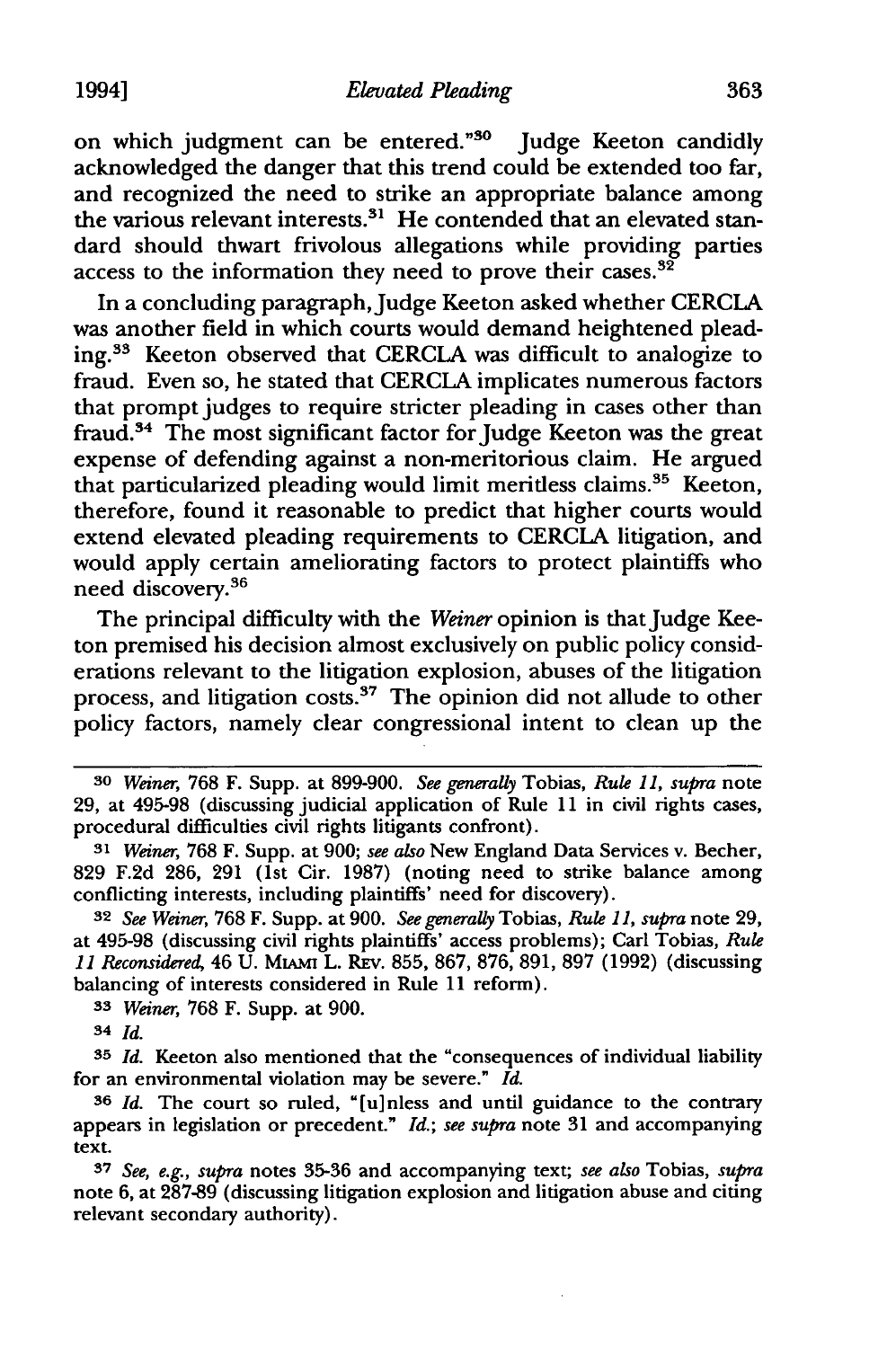environment, as expressed in the CERCLA statutory scheme.<sup>38</sup> These considerations are at least as relevant as the factors that Keeton considered.39 The *Weiner* case also mentioned no opinions involving the environment,<sup>40</sup> although Judge Keeton examined a wealth of precedent requiring particularized pleading in a number of substantive fields of law.41

2. Additional Relevant Cases

### *a. Cases Imposing Elevated Pl.eading*

Numerous federal district judges have required elevated pleading in CERCIA and other environmental cases. For example, a Northern District of Indiana judge stated that a Resource Conservation and Recovery Act (RCRA) complaint must include allegations regarding every material element of each asserted claim. This judge found deficient a pleading that contained only bare legal conclusions attached to narrated facts.<sup>42</sup> Judges in the District of Colorado and the Southern District of New York have similarly found that pleadings including conclusory allegations that merely track CER-CLA's language are insufficient.<sup>43</sup>

Moreover, the United States Court of Appeals for the Sixth Circuit, in *McGregor v. Industrial Excess Landfill*, held that plaintiffs must specifically allege in complaints "either the costs they incurred ... or the actions they took in response to the allegedly hazardous conditions."<sup>44</sup> The Middle District of Pennsylvania applied this ruling

<sup>38</sup> The major purpose of CERCLA is to clean up hazardous waste sites. *See, e.g.,* United States v. Fleet Factors, 901 F.2d 1550, 1553 (11th Cir. 1990), *cert. denied,* 498 U.S. 1046 (1991); Ambrogi v. Gould, Inc., 750 F. Supp. 1233, 1237 (M.D. Pa. 1990); United States v. Price, 577 F. Supp. 1103, 1109 (D.NJ. 1983). 39 *See supra* notes 35-36 and accompanying text.

<sup>40</sup> Quite a few existed, however, at the time that Judge Keeton issued *Weiner. See, e.g.,* Supporters to Oppose Pollution v. Heritage Group, 760 F. Supp. 1338 (N.D. Ind. 1991); Cook v. Rockwell Int'l Corp., 755 F. Supp. 1468 (D. Colo. 1991); *see also infra* notes 42-52, 63-65 and accompanying text.

<sup>41</sup> *Weiner,* 768 F. Supp. at 898-99; *see also supra* note 17 and accompanying text.

<sup>42</sup> *See Heritage Group,* 760 F. Supp. at 1340. *But cf* CBS v. Henkin, 803 F. Supp. 1426, 1432 (N.D. Ind. 1992) (rejecting elevated pleading in CERCLA cases).

<sup>43</sup> *See Cook,* 755 F. Supp. at 1475; Bradley Indus. Park v. Xerox Corp., No. 88 CIV. 7574 (CSH), 1991 U.S. Dist. LEXIS 1492, at \*31 (S.D.N.Y. Feb. 4, 1991).

<sup>44</sup> *See* McGregor v. Industrial Excess Landfill, 856 F.2d 39, 42 (6th Cir. 1988).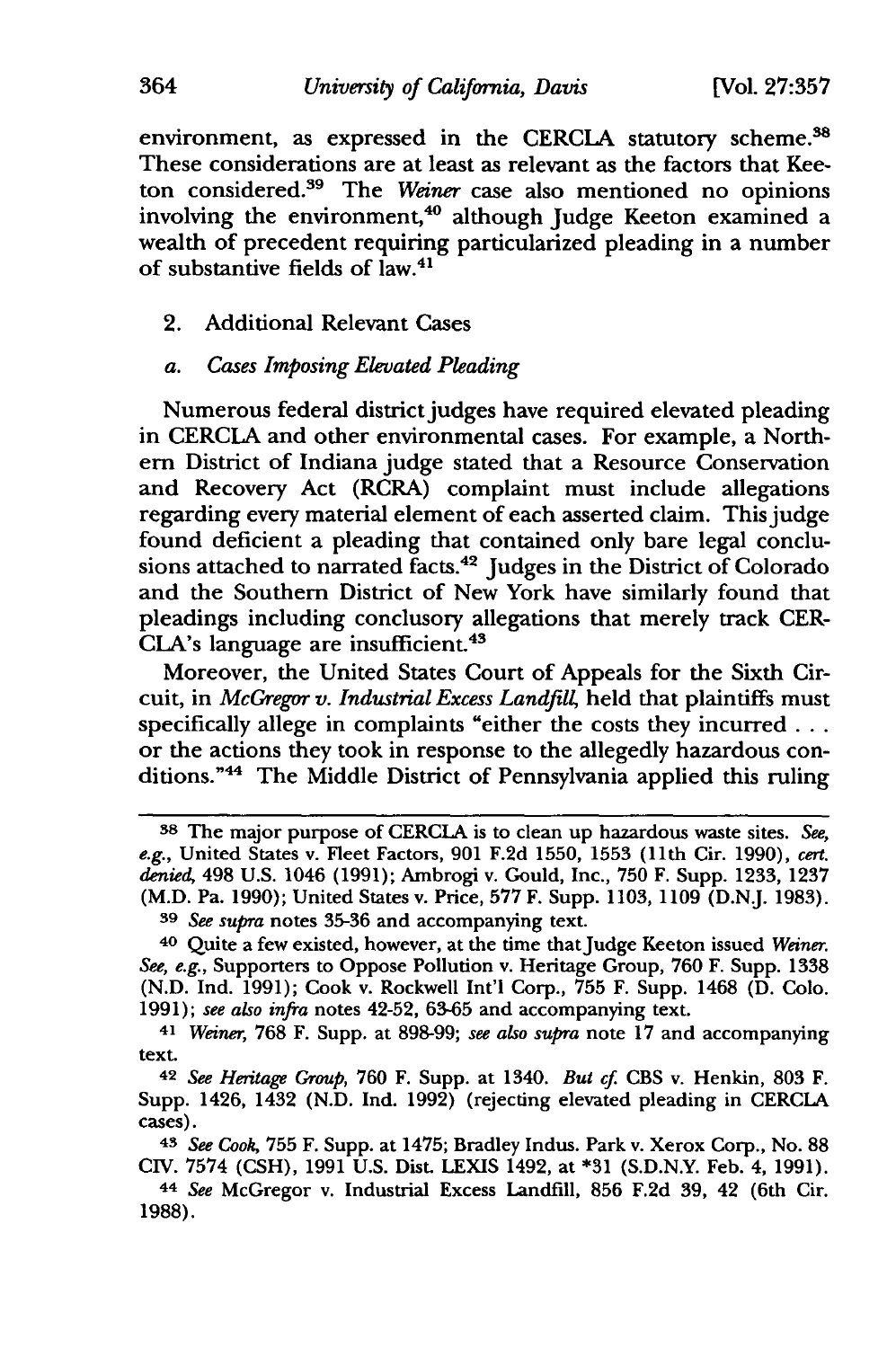in *Ambrogi v. Gould, Inc. <sup>45</sup>*The district judge in *Ambrogi* provided comparatively expansive treatment of several issues relevant to elevated pleading.

The court in *Ambrogi* analogized to Third Circuit civil rights cases46 and invoked policy concepts, articulated in *Weiner,* that seek to protect defendants from meritless litigation.<sup>47</sup> The judge in *Ambrogi* declared that the large number of environmental actions could not justify the imposition of heightened pleading,<sup>48</sup> but that particularity in pleading would help eliminate frivolous claims and distinguish federal causes of action from state tort claims. Heightened pleading requirements would also give defendants adequate notice of plaintiffs' claims, thus permitting defendants to formulate appropriate responses. <sup>49</sup>

The United States Court of Appeals for the Ninth Circuit, however, followed a different approach in *Ascon Properties v. Mobil Oil*  Co.50 In *Ascon Properties,* the court distinguished the Sixth Circuit's *McGregor* holding on its facts.<sup>51</sup> The Ninth Circuit imposed a slightly elevated requirement in CERCLA cases by stating that a "claimant must allege at least one type of 'response' cost cognizable under CERCLA  $\overline{I}$  in order] to make out a prima facie case."<sup>52</sup>

# *b.* Cases Rejecting Elevated Pleading

Several judges have held that heightened pleading is not required in CERCLA cases. Judges in the Northern District of New York and in the Western District of New York observed that a CERCLA plain-

47 For instance, the *Ambrogi* court subscribed to the idea that elevated pleading "serves to protect . . . defendants who would be unduly burdened defending frivolous actions." *Ambrogi,* 750 F. Supp. at 1252; *see also Weiner,* 768 F. Supp. at 897-98; *supra* notes 15-16, 27-28 and accompanying text.

<sup>48</sup>*Ambrogi,* 750 F. Supp. at 1252. *But cf. supra* notes 27-28 and accompanying text (noting that large number of frivolous civil rights claims is often cited as justification for elevated pleading).

49 *Ambrogi,* 750 F. Supp. at 1252.

so 866 F.2d 1149 (9th Cir. 1989).

51 *Id.* at 1156; *see also supra* note 44 and accompanying text (providing Sixth Circuit holding).

s2 *Ascon Properties,* 866 F.2d at 1154.

<sup>45 750</sup> F. Supp. 1233, 1251-53 (M.D. Pa. 1990).

<sup>46</sup> The Third Circuit has a reputation as the foremost proponent of elevated pleading in civil rights cases. *See, e.g.,* Rotolo v. Borough of Charleroi, 532 F.2d 920, 922 (3d Cir. 1976) (requiring plaintiffs in civil rights cases to plead facts with specificity); Marcus, *supra* note 6, at 449 (noting Third Circuit is leader in movement to impose elevated pleading); *see also Ambrogi,* 750 F. Supp. at 1251- 52 (discussing pleading sufficiency).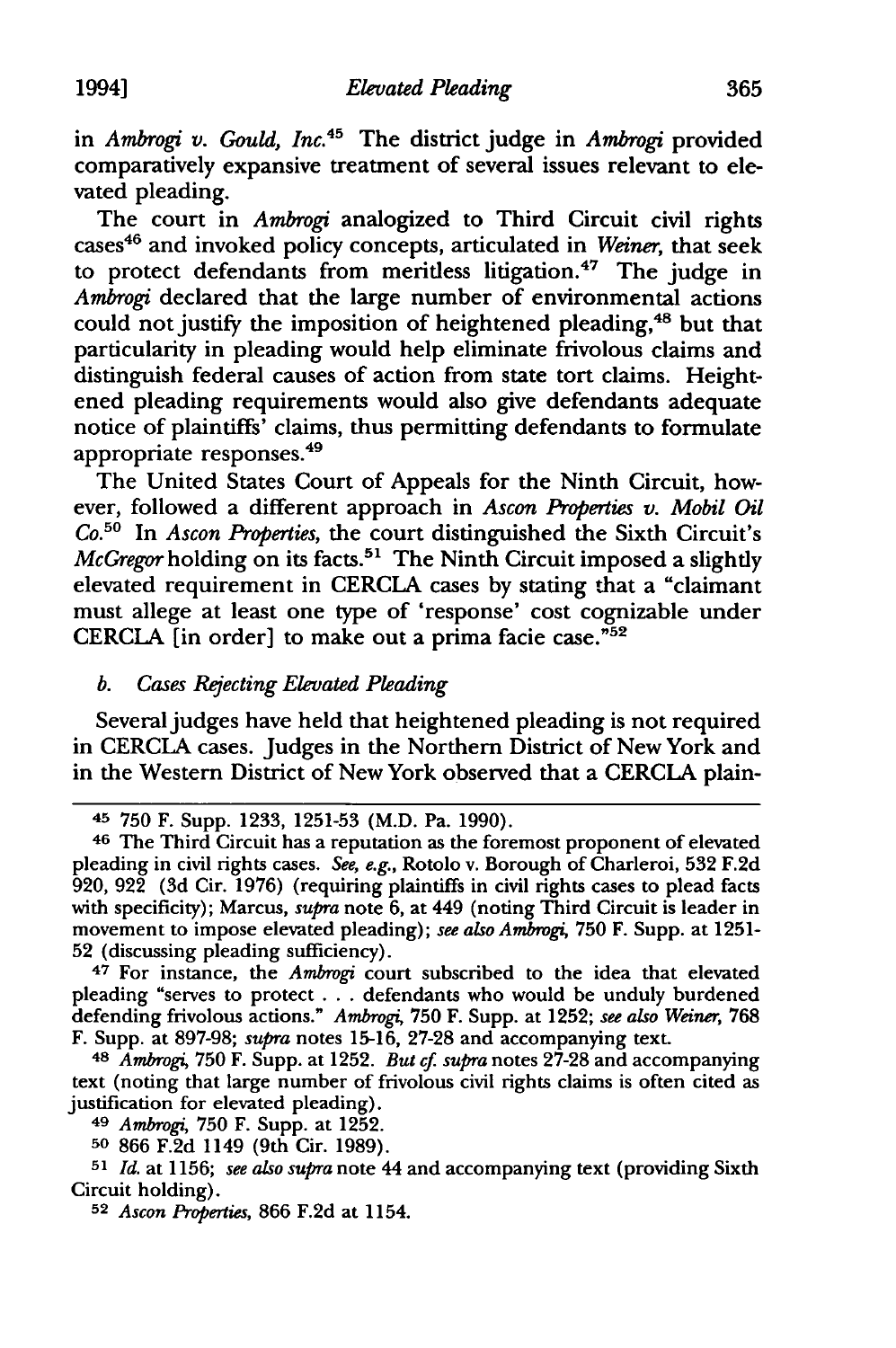tiff need not plead that it incurred particular costs. If the plaintiff alleges that it has incurred and will continue to incur expenses and costs, that pleading would suffice.<sup>53</sup> A Connecticut district judge relied on these two opinions to hold that a plaintiff must allege that it incurred response costs but is not required to particularize those expenses.54 The Connecticut court also distinguished the Sixth Circuit's *McGregor* holding on its facts and remarked that the plaintiff had afforded the defendant fair notice of plaintiff's claim and the grounds on which it rested.<sup>55</sup>

A Northern District of Indiana judge refused to apply heightened pleading for similar reasons. This court distinguished *Weiner*  because the plaintiff's pleadings accorded the defendant adequate notice of plaintiff's legal theory.56 Moreover, the judge stated that numerous courts have held that Federal Rule of Civil Procedure 8, not Federal Rule 9, governs pleading in CERCLA litigation.<sup>57</sup>

Additional federal district judges have expressly or implicitly rejected heightened pleading under CERCLA. For example, one judge in the Maryland District declined to require that CERCLA plaintiffs plead with particularity analogous to Rule  $9(b)$ 's requirements.<sup>58</sup> This court also stated that it would "continue to hold CER-Cl.A claims to the traditional pleading standards embodied in Fed. R. Civ. P. 8(a)(2)."59 The judge specifically rejected defendant's suggestion that it base elevated pleading on *Weiner. <sup>60</sup>*A Northern District of New York judge, writing before *Weiner,* similarly refused to impose heightened pleading.<sup>61</sup> This court declared that the defendant had not submitted, nor had the judge discovered, any

56 CBS v. Henkin, 803 F. Supp. 1426, 1432 (N.D. Ind. 1992). *But* cf. Supporters to Oppose Pollution v. Heritage Group, 760 F. Supp. 1338, 1340 (N.D. Ind. 1991) (imposing elevated pleading in RCRA case).

57 *Henkin,* 803 F. Supp. at 1432. The court cited two cases treated below. *See infra* notes 58-62 and accompanying text. One case similar to *Henkin* is Quadion Corp. v. Mache, 738 F. Supp. 270, 275 (N.D. Ill. 1990). *See also infra*  note 64 and accompanying text.

58 United States v. Azrael, 774 F. Supp. 376, 379 (D. Md. 1991).

60 *Id.* 

61 Stilloe v. Almy Bros., 759 F. Supp. 95, 104-05 (N.D.N.Y. 1991).

<sup>53</sup> *See* Alloy Briquetting Corp. v. Niagara Vest, Inc., 756 F. Supp. 713, 717 (W.D.N.Y. 1991); New York v. General Elec. Co., 592 F. Supp. 291, 298 (N.D.N.Y 1984).

<sup>54</sup> *See* Arawana Mills Co. v. United Technologies Corp., 795 F. Supp. 1238, 1243 (D. Conn. 1992).

<sup>55</sup> *Id.* at 1243-44; *see also supra* note 44 and accompanying text (discussing treatment of costs in *McGregor).* 

<sup>59</sup> *Id.* at 379 n.6.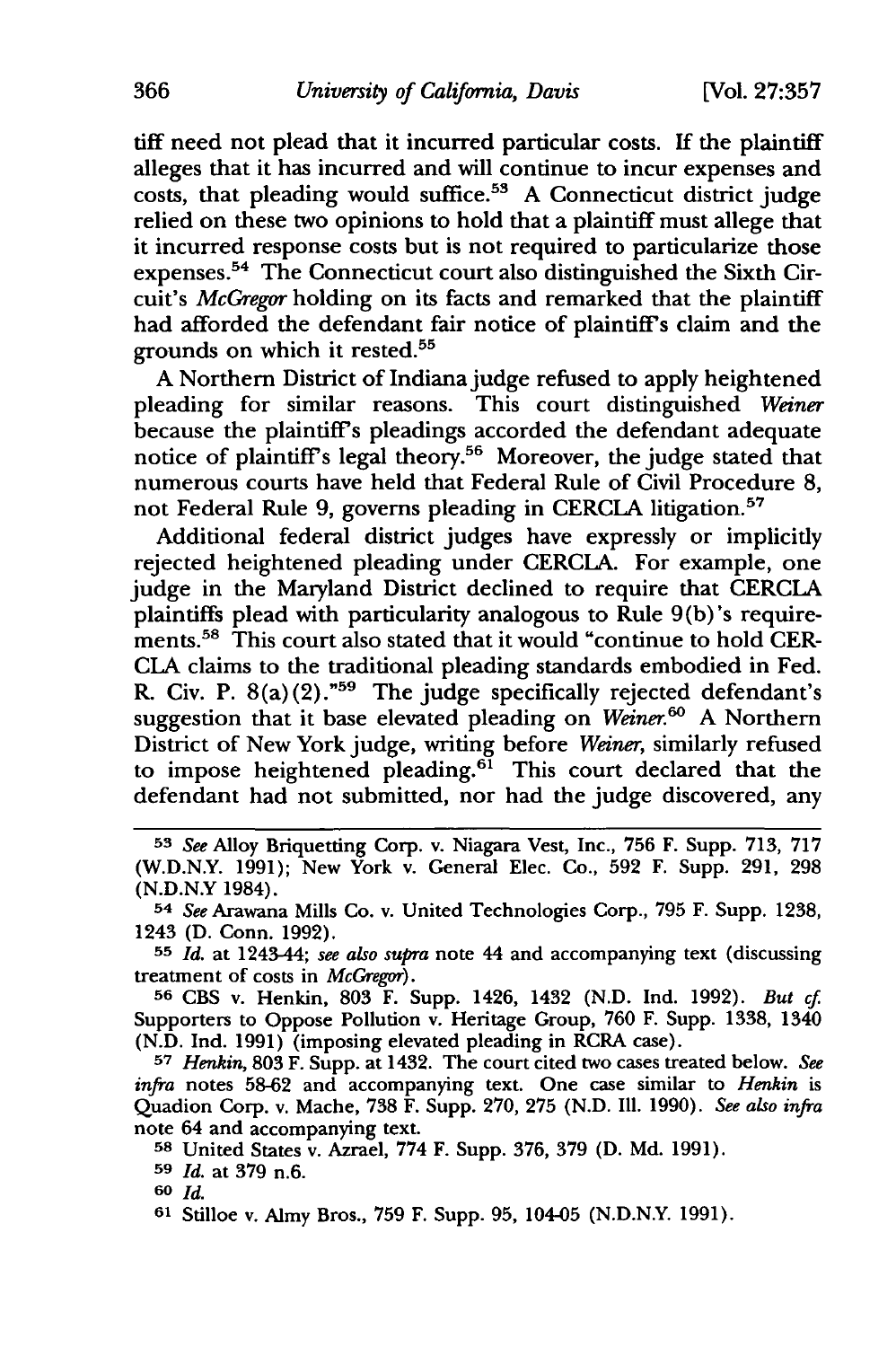rule or case authority to support an argument that CERClA cases "must be pied with greater specificity than is required under Fed. R. Civ. Proc.  $8(a)$ ."<sup>62</sup>

A New Hampshire District Court judge proclaimed that the Federal Rules do not require specificity in CERClA pleadings. This judge flatly rejected defendant's contention that the court dismiss plaintiff's CERClA claim for failing to specify certain response costs. 63 A Northern District of Illinois judge acknowledged that the CERClA test for holding corporate individuals liable is very factspecific. This judge, however, held that the Federal Rules' pleading strictures do not "compel the specification of such facts in the complaint. "64

In sum, a growing number of federal judges have required that plaintiffs plead with particularity in environmental cases, especially those involving CERCLA.<sup>65</sup> The *Weiner* case is representative of this trend, and provides analysis of many issues important to the imposition of elevated pleading. The Supreme Court's resolution of the heightened pleading issue in civil rights suits against municipalities also provides relevant analysis. This article next turns to the *Leatherman* opinion to examine its arguments against elevated pleading.

#### II. ANALYSIS OF *LEATHERMAN*

#### *A.* Leatherman

In *Leatherman,* the Supreme Court held that federal courts could not impose a pleading standard more stringent than the pleading requirements of Rule 8(a) of the Federal Rules of Civil Procedure in civil rights cases alleging municipal liability under 42 U.S.C. Section 1983.<sup>66</sup> Chief Justice Rehnquist, writing for the Court, rejected the argument that normal pleading would expose municipalities to time consuming and costly discovery in all such actions, disrupting municipal functions and emasculating municipal immunity.<sup>67</sup> He

<sup>62</sup> *Id.* at 104.

<sup>63</sup> Mesiti v. Microdot, 739 F. Supp. 57, 62 (D.N.H. 1989); *accord* New York v. Shore Realty Corp., 648 F. Supp. 255, 262 (E.D.N.Y. 1986).

<sup>64</sup> Quadion Corp. v. Mache, 738 F. Supp. 270, 275 (N.D. Ill. 1990).

<sup>65</sup> *See supra* notes 42-52 and accompanying text.

<sup>66</sup> Leatherman v. Tarrant County Narcotics Intelligence and Coordination Unit, 113 S. Ct. 1160, 1161 (1993).

<sup>67</sup> *Id.* at 1162. Numerous federal courts had relied on the disruption of municipal functions rationale in imposing elevated pleading. *See, e.g.,* Jones v.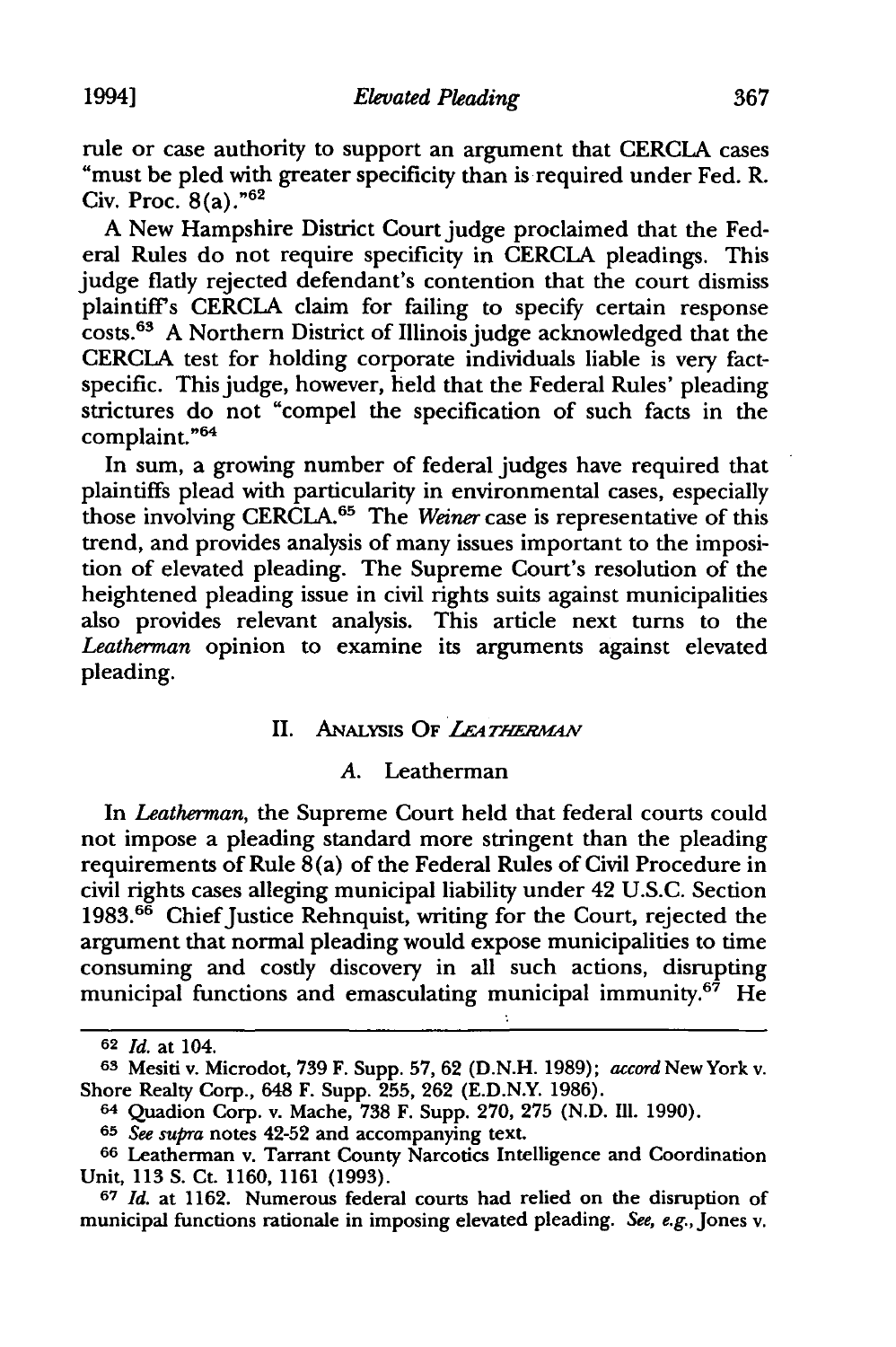observed that the contention improperly equated freedom from liability with immunity from suit. He also stated that municipalities do not possess absolute or qualified immunity under Section 1983. Municipalities could thus be found liable when their customs or policies cause the alleged constitutional injuries, regardless of the pleading standard.<sup>68</sup>

Rehnquist's opinion also refuted the suggestion that "heightened pleading" was a misnomer, because the degree of particularity that the Federal Rules requires varies with the complexity of the applicable substantive law.<sup>69</sup> The Court instead found elevated pleading well-named. Enhanced pleading requirements demand more to plead a complaint under Section 1983 than to plead other kinds of claims for relief. 70

The Supreme Court then declared that it was impossible to reconcile heightened pleading with the liberal notice pleading system in the Federal Rules.<sup>71</sup> Chief Justice Rehnquist included a pair of classic, often-cited quotations from *Conley v. Gibson*<sup>72</sup> to defend notice pleading:

Rule  $8(a)(2)$  requires that a complaint include only "a short and plain statement of the claim showing that the pleader is entitled to relief." In *Conley* v. Gibson, we said in effect that the rule meant what it said: "(T]he Federal Rules of Civil Procedure do not require a claimant to set out in detail the facts upon which he bases his claim. To the contrary, all the Rules require is a 'short and plain statement of the claim' that will give the defendant fair notice of what the plaintiff's claim is and the grounds upon which it rests."<sup>73</sup>

The Supreme Court next stated that Rule 9(b) requires particularized pleading for fraud and mistake.<sup>74</sup> Chief Justice Rehnquist remarked that the Federal Rules proscribe enhanced pleading requirements for certain claims. The Rules fail to include among these enumerated actions lawsuits against municipalities alleging liability under Section 1983. Therefore, following the maxim *expressio* 

Community Redev. Agency, 733 F.2d 646, 649 (9th Cir. 1984); United States v. City of Philadelphia, 644 F.2d 187, 204-05 (3d Cir. 1980).

<sup>68</sup> *Leatherman,* 113 S. Ct. at 1162.

<sup>69</sup> *Id.* 

*<sup>10</sup> Id.* at 1162-63.

<sup>71</sup> Id. at 1163; see also supra notes 6-10 and accompanying text.

<sup>72 355</sup> U.S. 41 (1957); *see al.so Leatherman,* 113 S. Ct. at 1163; *supra* notes 9-10 and accompanying text (discussing *Conley).* 

<sup>73</sup> *Leatherman,* 113 S. Ct. at 1163 (citations omitted) (quoting Conley v. Gibson, 355 U.S. 41, 47 (1957).

<sup>74</sup> *Id.; see al.so* FED. R *Cw.* P. 9(b).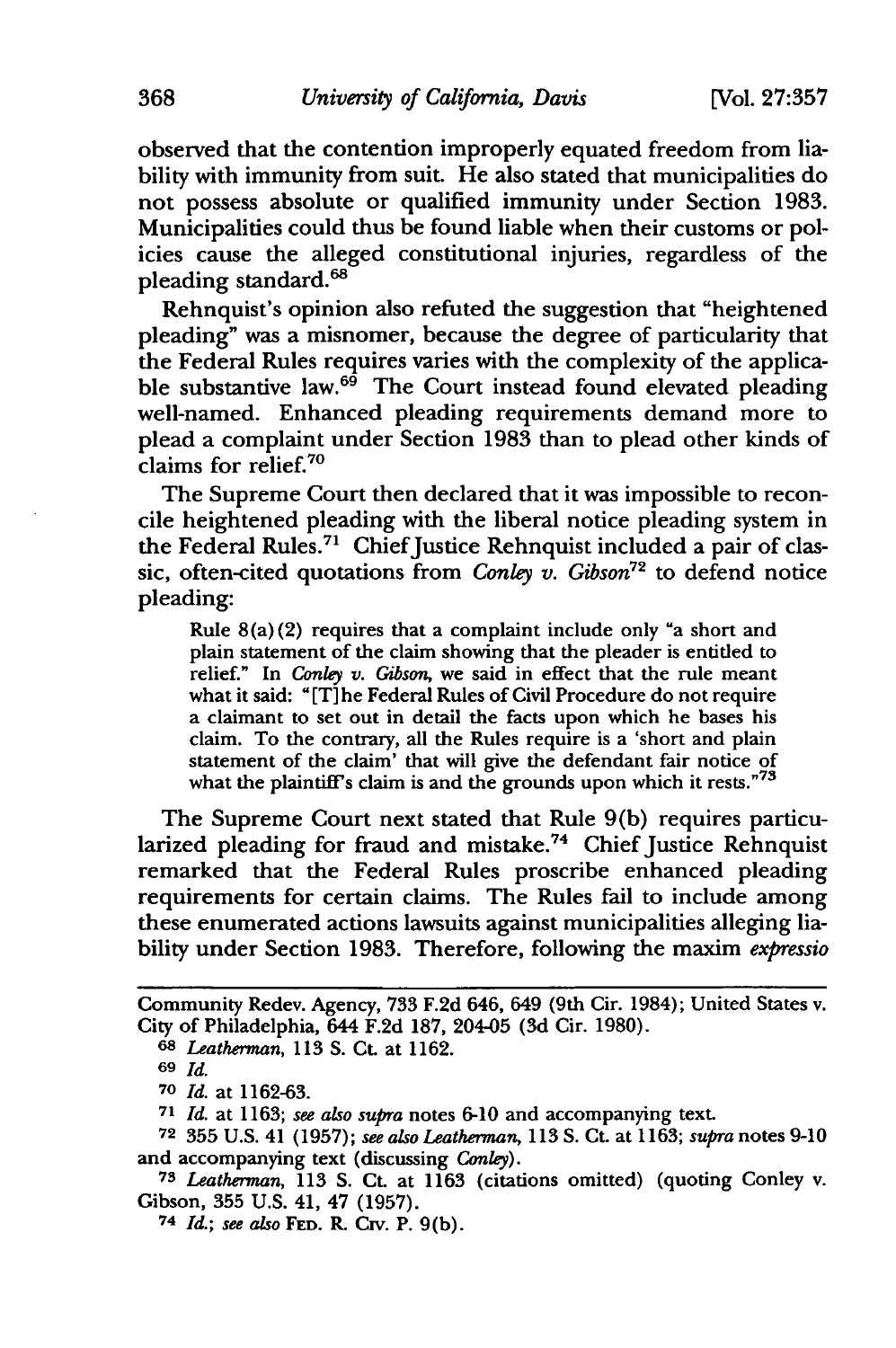*unius est exclusio alterius*,<sup>75</sup> the Federal Rules do not impose heightened pleading for actions apart from fraud and mistake. 76

The Supreme Court observed that claims which seek to impose liability on municipalities for asserted constitutional violations of their employees' rights dated from its 1961 opinion in *Monell v. New York City Department of Social Services,* 77 which construed Section 1983 to permit liability.<sup>78</sup> The Court suggested that Section 1983 litigation might be included in the list of claims subject to particularized pleading in Rule 9(b) if Federal Rules 8 and 9 were drafted today.<sup>79</sup> Rehnquist claimed, however, that this result must be secured through the rule revision process, rather than by judicial construction.<sup>80</sup> Without a Federal Rules amendment, Rehnquist stated that district courts and parties must depend on motions for summary judgment and control of discovery to eliminate meritless cases sooner in the litigation process. $81$ 

The Supreme Court properly rejected elevated pleading in *Leatherman* because that requirement violated the letter and spirit of the Federal Rules' pleading regime, additional features of the Rules, and other pronouncements of the Supreme Court.<sup>82</sup> Federal judges thus lack the authority to demand stricter pleading in civil rights

76 *Leatherman,* 113 S. Ct. at 1163.

77 436 U.S. 658 (1978); *see also Leatherman,* 113 S. Ct. at 1163.

78 *See* Monel~ 436 U.S. at 689-91; *Leatherman,* 113 S. Ct. at 1163.

79 *Leatherman,* 113 S. Ct. at 1163; *see supra* notes 6-8 and accompanying text.

so *Leatherman,* 113 S. Ct. at 1163. The Supreme Court applied virtually identical phrasing and reasoning to its treatment of Rules 19 and 24 in Martin v. Wilks, 490 U.S. 755, 767 (1989). *See generally* Carl Tobias, *Civil Rights Procedural Problems,* 70 WASH. U. L.Q. 801, 802-03 (1992) (discussing *Martin v.*  Wilks).

81 *Leatherman,* 113 S. Ct. at 1163; *see also* Marcus, *supra* note 6, at 439-40 (discussing cited argument); *accord* Tobias, *supra* note 6, at 300. New proposals to amend certain discovery provisions in the Federal Rules would afford judges greater control over discovery. *See* Judicial Conference of the United States, Proposed Amendments to Federal Rules of Civil Procedure 26, 30(a) (2), 33(a) (Sept. 1992). *See generally* Carl Tobias, *Collision Course in Federal Civil Discovery,*  145 F.RD. 139 (1993) (examining conflicting procedural reform efforts); Ralph K. Winter, *In Defense of Discovery Reform*, 58 BROOK. L. REV. 263 (1992) (discussing proposed amendments to rules regarding pretrial discovery).

82 *See* Marcus, *supra* note 6; Tobias, *supra* note 6.

<sup>75</sup> *Leatherman,* 113 S. Ct. at 1163. *Expressio unius est exclusio alterius* translates as "the .expression of one thing is the exclusion of another." BLACKS LAw DICTIONARY 581 (6th ed. 1990). *See generally* SUTHERLAND STAT. CONST.§ 47.23 (5th ed. 1992) (discussing use of phrase *expressio unius est exclusio alterius).*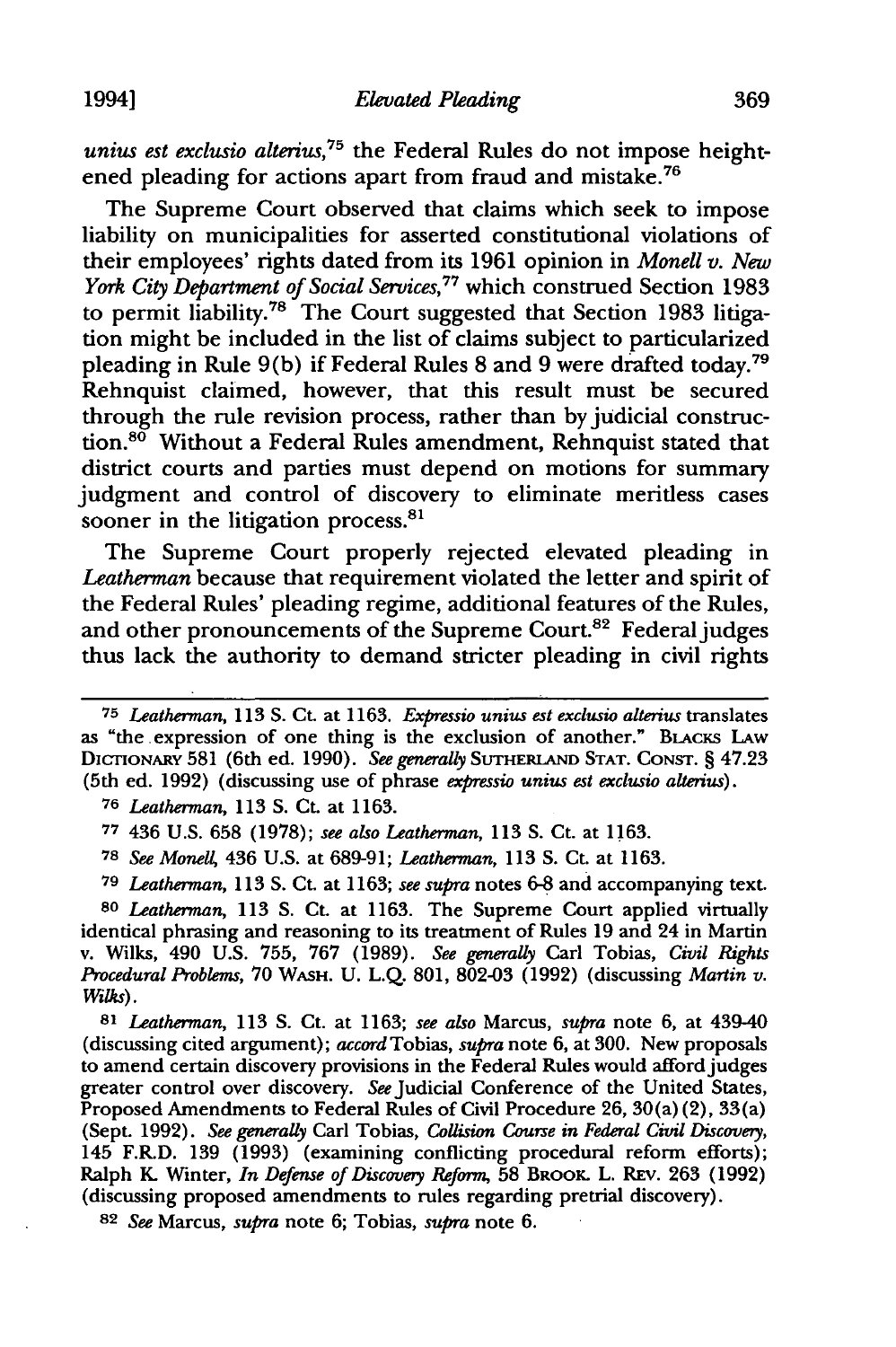actions.83 The Federal Rules' drafters provided for heightened pleading only in Rule  $9(b)$  and refused to impose elevated requirements and fact pleading when recommending Rule 8 in 1938.<sup>84</sup> Subsequent rule revisions altered none of these original standards.<sup>85</sup>

Federal Rules amendments have preserved a flexible, pragmatic scheme of pleading intended to serve limited purposes. When judges dismiss civil rights actions at the pleading phase in the belief that plaintiffs will not succeed on the merits, the judges effectively require litigants to assemble evidence before they have taken discovery. That requirement contravenes traditional wisdom regarding the information that plaintiffs are required to produce and that judges may consider at this stage.<sup>86</sup>

The Supreme Court in *Leatherman* properly suggested that federal trial judges and parties could employ other procedures to eliminate meritless actions.<sup>87</sup> For instance, Chief Justice Rehnquist observed that judges and litigants can invoke summary judgment under Rule 56 and rely upon provisions in the discovery rules to "weed out unmeritorious claims sooner rather than later."88 Judges can apply other mechanisms, such as Rule 16 procedures for pretrial conferences. Judges may seek guidance from the Eastern District of Virginia, which enjoys a reputation for its use of Rule 16 to resolve disputes promptly.<sup>89</sup> Judges and parties might also employ meas-

84 *See supra* notes 6-10 and accompanying text.

85 *See* Elliott v. Perez, 751 F.2d at 1482 (Higginbotham, J., concurring); United States v. Gustin-Bacon Div., Certain-Teed Prods., 426 F.2d 539, 542-43 (10th Cir.), *cert. denied,* 400 U.S. 832 ( 1970); Thompson v. Village of Evergreen Park, 503 F. Supp. 251, 252 (N.D. Ill. 1980); FED. R. *Cw.* P. 9(b); Wingate, *supra*  note 14, at 692.

86 *See, e.g.,* Means v. City of Chicago, 535 F. Supp. 455, 460 (N.D. Ill. 1982) ("We are at a loss as to how any plaintiff ... is supposed to allege with specificity prior to discovery acts to which he or she personally was not exposed ..."); Hill v. City of Atlanta, 91 F.R.D. 528, 532 (N.D. Ga. 1981); Marcus, *supra* note  $6.$  at  $462-71.$ 

87 *See Leatherman,* 113 S. Ct. at 1163; *see also* Tobias, *supra* note 6, at 300. This assumes that plaintiffs pursue too many meritless civil rights actions, a contention challenged by some. *See, e.g., &tow,* 532 F.2d at 927 (Gibbons, J., dissenting); Wingate, *supra* note 14, at 688.

88 *Leatherman,* 113 S. Ct. at 1163; *see also supra* note 81 and accompanying text.

89 *See* FED. R. Crv. P. 16; see also Charles R. Richey, *Rule 16 Revisited: Reflections for the Benefit of Bench and Bar,* 139 F.R.D. 525 (1992). *See generally* Tobias, *supra* 

<sup>83</sup> *See Leatherman,* 113 S. Ct. at 1163; Elliott v. Perez, 751 F.2d 1472, 1482 (5th Cir. 1985) (Higginbotham, J., concurring); Rotolo v. Borough of Charleroi, 532 F.2d 920, 925-27 (3d Cir. 1976) (Gibbons, j., dissenting).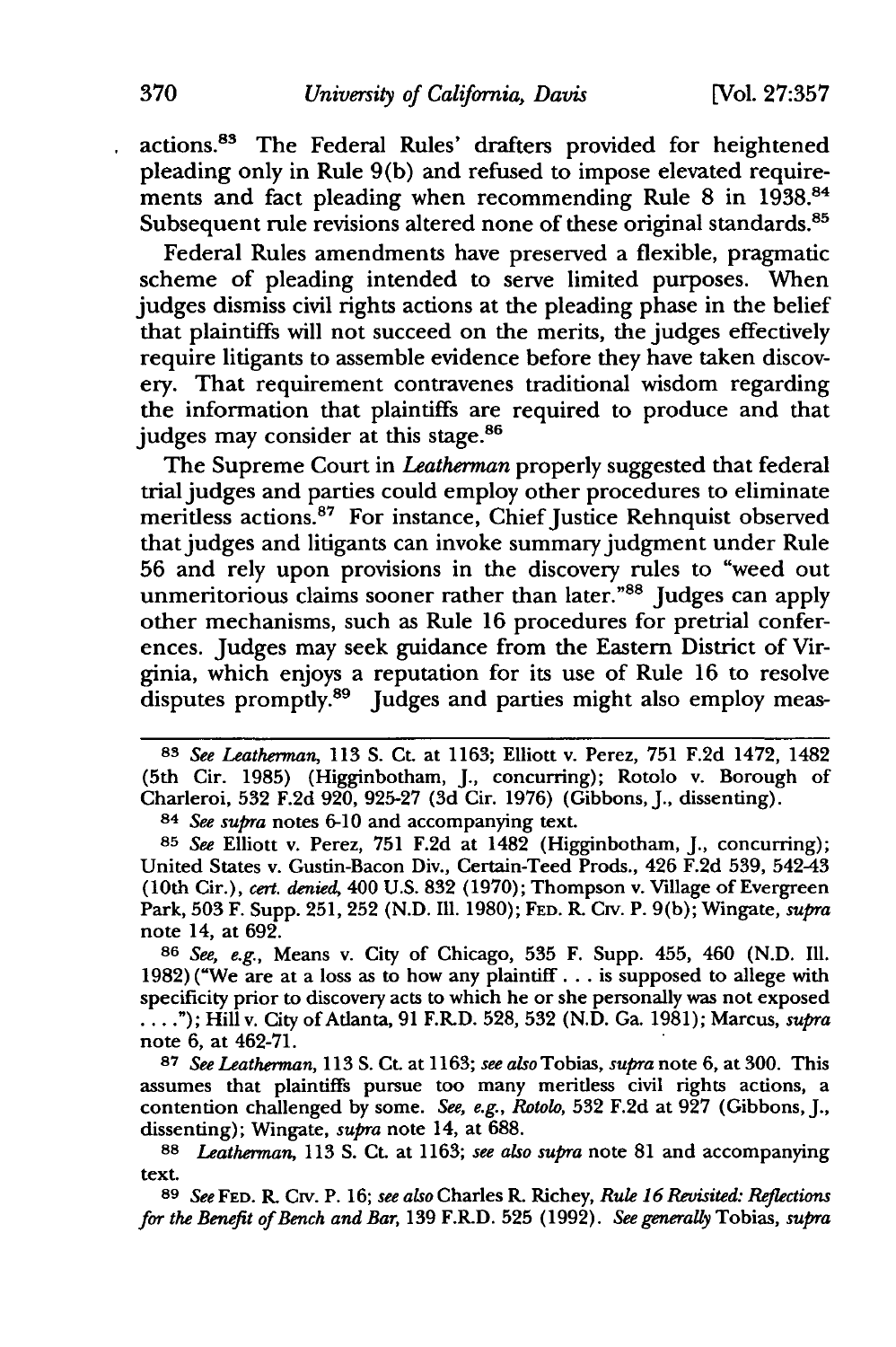ures covering, for example, case management and discovery under the Civil Justice Reform Act of 1990.90

The imposition of stricter pleading in civil rights litigation has significant consequences for plaintiffs. Heightened pleading contravenes precepts of basic fairness by demanding that some litigants satisfy more burdensome requirements without justification. Stringent pleading revives the repudiated notion of fact pleading and applies the rejected idea of "disfavored claims"<sup>91</sup> to a class of lawsuits that the Supreme Court has declared is fundamental to liberty.92

Elevated pleading also imposes onerous duties on a category of parties who have limited ability to fulfill them. For example, numerous civil rights plaintiffs have relatively few resources and comparatively little access to information relevant to their cases. Stricter pleading rules will require that they include information in their complaints which they lack the time or money to obtain or can secure only through discovery.<sup>93</sup> Finally, practically all of the factors reviewed above apply to environmental litigation. Lower courts should apply *Leatherman* to proscribe heightened pleading in environmental litigation.

note 6, at 291-92 (noting Rule 16's ability to increase district courts' power to manage litigation); Tobias, *Discretion, supra* note 29, at 942-46 (same). For analysis of the Eastern District of Virginia and its expeditious dispute resolution, see Kim Dayton, *Case Management in the Eastern District of Virginia*, 26 U.S.F. L. REv. 445 (1992). *See generally* Carl Tobias, *Civil justice Reform in the Fourth Circuit,* 50 WASH. & LEE L. REv. 89, 98-99 (1993) (discussing district's refusal to modify stringent control over civil docket).

90 *See* Judicial Improvements Act of 1990, tit. I, Pub. L. No. 101-650, 104 Stat. 5089 (codified at 28 U.S.C. §§ 471-482 (Supp. 1992)). *See generally* Linda S. Mullenix, *The Counter-Reformation in Procedural justice,* 77 MINN. L. REv. 375 ( 1992) (criticizing Civil Justice Reform Act's redistribution of procedural rulemaking power and impairment of federal courts' ability to control civil litigation); Carl Tobias, *Civil Justice Reform Roadmap,* 142 F.R.D. 507 (1992) (discussing civil justice reform in each federal government branch). Numerous courts had implemented some of these and other techniques through local rules. *See* Robert F. Peckham, *The Federal judge as a Case Manager: The New Role in Guiding a Case* from *Filing to Disposition,* 69 CAL. L. REv. 770, 770- 89 (1981). See generally Carl Tobias, *Civil Justice Reform and the Balkanization of Federal Civil Procedure,* 24 ARiz. ST. LJ. 1393, 1396-99 (1992) (discussing managerial judging and its codification by Federal Rules amendments).

91 *See* Marcus, *supra* note 6, at 4 71-73; Georgene M. Vairo, *Rule 11: A Critical Analysis,* 118 F.R.D. 189, 200-01 (1988).

92 *See, e.g.,* Bounds v. Smith, 430 U.S. 817, 828 (1977); Newman v. Piggie Park Enters., 390 U.S. 400 (1968).

93 *See, e.g.,* Tobias, *supra* note 6, at 300-01; Tobias, *Rule 11, supra* note 29, at 495-98.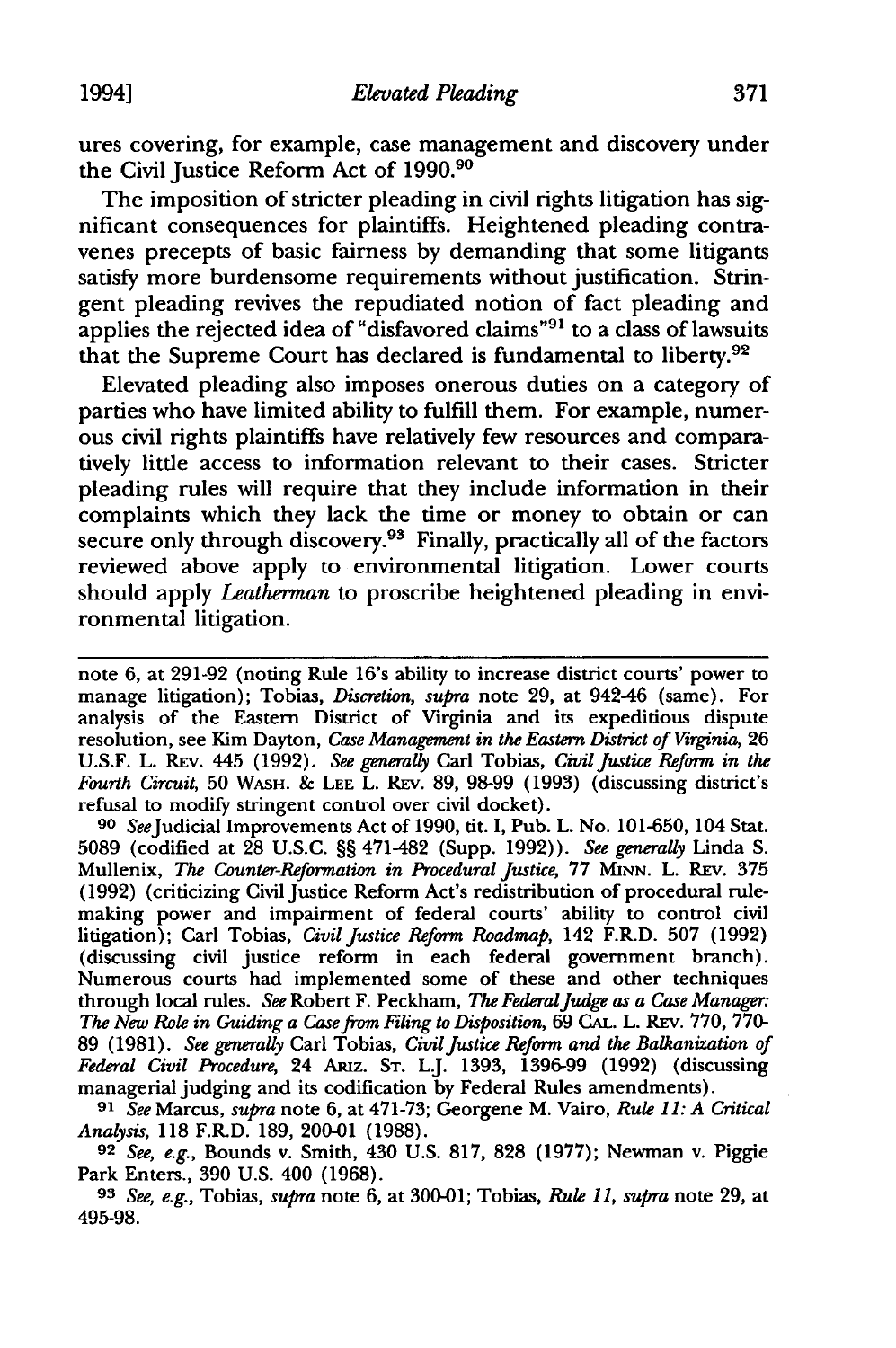# *B. Applicability of* Leatherman *to Environmental Cases*

Whether *Leatherman* prohibits enhanced pleading in environmental litigation is not obvious from the Court's opinion. *Leatherman*  proscribes heightened pleading for civil rights actions against a municipality. Moreover, the Court did not purport to address the imposition of elevated pleading in other types of lawsuits. The opinion stated that the case provided no occasion to examine whether the Court's "qualified immunity jurisprudence would require heightened pleading in cases involving individual government officials. "94 The Court, accordingly, may have been suggesting that it was leaving open for future resolution whether courts could require heightened pleading in other actions.

Nonetheless, the Court would probably reject elevated pleading in environmental litigation, if faced with a case presenting this issue. Many of the rationales that the Court employed in *Leatherman* apply to environmental lawsuits. For example, heightened pleading in environmental actions conflicts with the Rules' liberal, flexible scheme of notice pleading.<sup>95</sup> Environmental cases, like civil rights litigation, also do not involve fraud or mistake, so that Rule  $\tilde{9}$ (b) does not require particularity in pleading.<sup>96</sup> Moreover, the Supreme Court, following *Leatherman,* would probably find that courts can only require particularized pleading in environmental lawsuits with an amendment to Rule 9(b), not through judicial construction. Thus, courts and parties must depend on summary judgment and control of discovery to resolve frivolous environmental actions earlier in the litigation process.<sup>97</sup>

## III. IMPLICATIONS OF *LEATHERMAN'*S APPLICATION TO ENVIRONMENTAL CAsES

Federal judges should apply the holding and underlying rationales in *Leatherman* to environmental litigation. Plaintiffs who pursue environmental cases should not have to satisfy heightened pleading requirements. Such requirements effectively revive fact

<sup>94</sup> Leatherman v. Tarrant County Narcotics Intelligence and Coordination Unit, 113 S. Ct. 1160, 1162 (1993).

<sup>&</sup>lt;sup>95</sup> *Id.* at 1163; see also supra notes 6-10, 71 and accompanying text.

<sup>96</sup> *See Leatherman,* 113 S. Ct. at 1163; *see a/,so* FED. R. *Cw.* P. 9(b); *supra* notes 74-76 and accompanying text. Moreover, few environmental cases implicate the liability of municipalities or their employees.

<sup>97</sup> *See Leatherman,* 113 S. Ct. at 1163; *supra* notes 79-81 and accompanying text.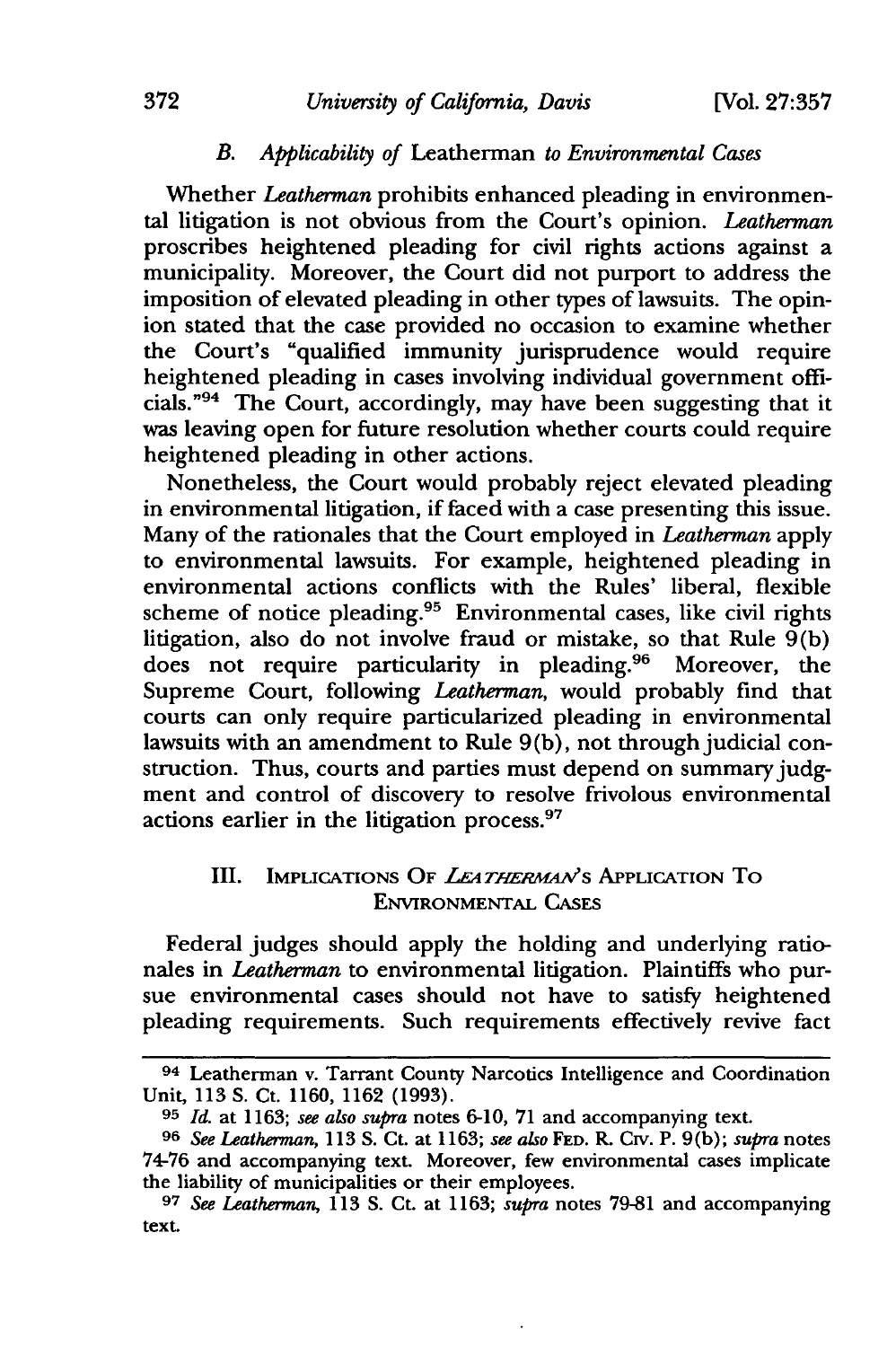pleading that the Civil Rules Committee rejected when drafting the original Federal Rules.<sup>98</sup> Judges should demand that these plaintiffs only meet Rule S's notice pleading requirements. Notice pleading was intended to be liberal and general, and judges should flexibly and practically enforce these pleading requirements.<sup>99</sup>

Therefore, judges should rarely grant motions to dismiss when defendants argue that environmental plaintiffs have not pied sufficient facts. Judges should also grant plaintiffs leave to amend their pleadings or to refile.<sup>100</sup> For instance, the Western District of New York in *Alloy Briquetting Corp. v. Niagara Vest, Inc.* permitted the plaintiff to amend its complaint to include the dates response costs were incurred. 101 The New Jersey District Court judge in *United States v. Price* dismissed some of plaintiff's CERCIA claims without prejudice. 102 A Northern District of Texas judge allowed plaintiffs to replead, even though the judge sharply criticized the papers that plaintiffs initially filed.<sup>103</sup>

Judges should also recognize that a number of environmental plaintiffs, such as local citizens' groups and homeowners' associations, may possess comparatively limited resources and lack access to important material for pleading and proving their cases.<sup>104</sup> Judges, thus, should not dismiss these plaintiffs' suits early in the litigation. Judges should facilitate plaintiffs' discovery by, for instance, liberally granting plaintiffs' discovery requests so that litigants can have an opportunity to prove their claims. In short, judges should be solicitous of the needs of environmental plaintiffs. Congress has indi-

<sup>101</sup>*See* Alloy Briquetting Corp. v. Niagara Vest, Inc., 756 F. Supp. 713, 717-18 (W.D.N.Y. 1991); *supra* note 53 and accompanying text.

102 *See* United States v. Price, 577 F. Supp. 1103, 1110 (D.NJ. 1983); *supra*  note 38 and accompanying text.

103 *See* Collin County v. HA.V.E.N., 654 F. Supp. 943, 952-54 (N.D. Tex. 1987).

104 See Carl Tobias, *Environmental Litigation and Rule 11*, 33 Wm. & MARY L. REv. 429, 453-57 (1992). Plaintiffs in some CERCIA cases may have substantial resources. *See, e.g.,* CBS v. Henkin, 803 F. Supp. 1426 (N.D. Ind. 1992). *See generally* Tobias, *Rul.e 11, supra* note 29, at 495-98 (noting that characteristics of civil rights cases, including parties' resource disparities, make litigants and counsel vulnerable to Rule 11 sanction motions).

<sup>98</sup> *See supra* notes 6-10, 71 and accompanying text.

<sup>99</sup> *See supra* notes 6-10, 71-73 and accompanying text.

<sup>100</sup> *See Leatherman*, 113 S. Ct. at 1163; Foman v. Davis, 371 U.S. 178, 182 (1962); United States v. Hougham, 364 U.S. 310, 316 (1960); FED. R CIV. P. 15. *See generally* Lewis, *supra* note 19, at 1511-39 (reviewing history of Rule 15(c) and its application to relation back principle in diversity and federal question cases).